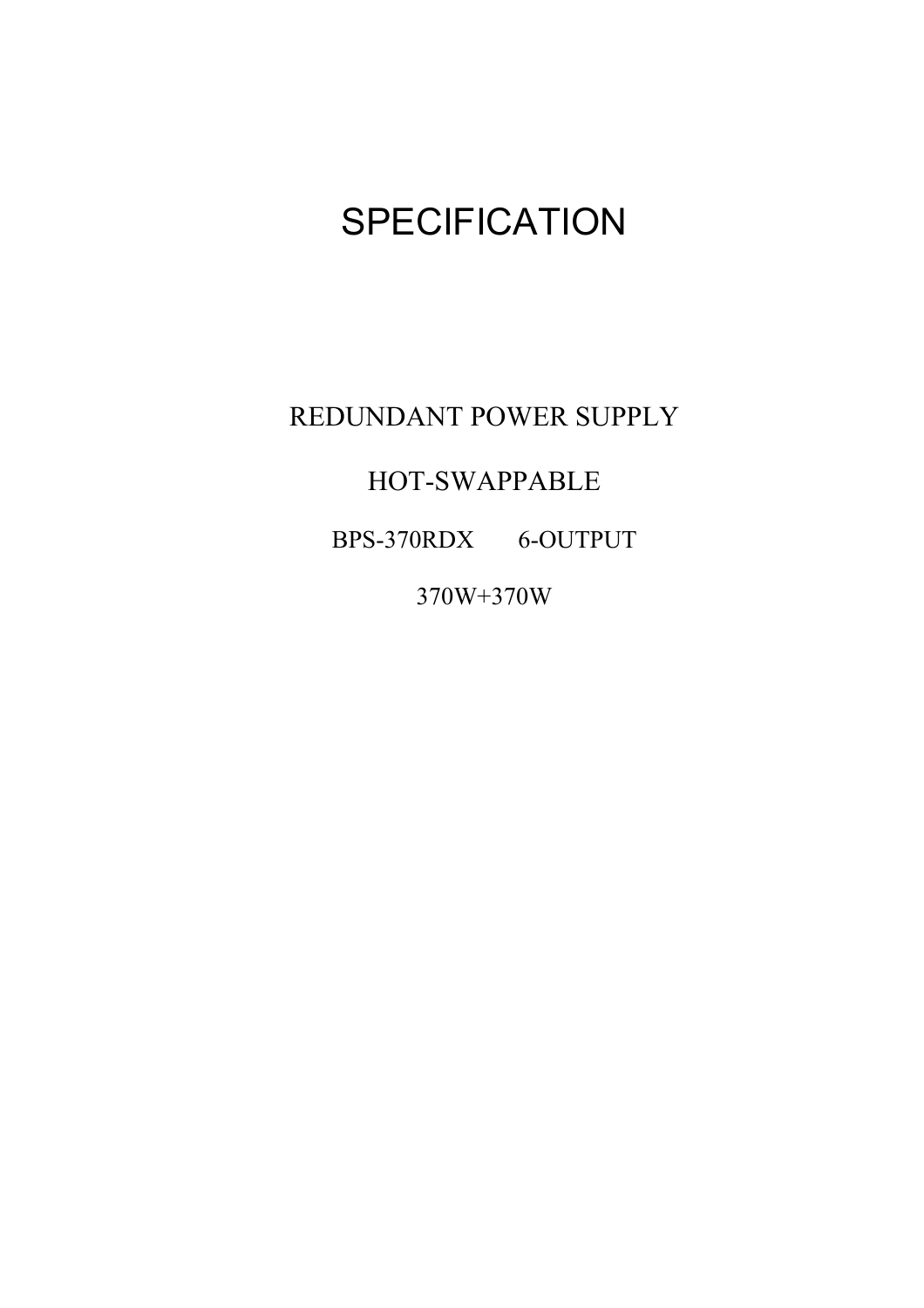| 1.0 | General                                     |
|-----|---------------------------------------------|
| 1.1 | <b>Parameter Specifications</b>             |
| 2.0 | <b>Input Characteristics</b>                |
| 2.1 | <b>Input Voltage</b>                        |
| 2.2 | <b>Input Waveform</b>                       |
| 2.3 | <b>Input Frequency</b>                      |
| 2.4 | <b>Input Current</b>                        |
| 2.5 | <b>In-Rush Current</b>                      |
| 2.6 | <b>Line Regulation</b>                      |
| 2.7 | <b>Input Leakage Current</b>                |
| 2.8 | <b>Isolation (Hi-Pot)</b>                   |
|     |                                             |
| 3.0 | <b>Output Characteristics</b>               |
| 3.1 | <b>DC Output Characteristics</b>            |
| 3.2 | Overshoot                                   |
| 3.3 | <b>Efficiency</b>                           |
|     |                                             |
| 4.0 | <b>Time Sequence</b>                        |
| 4.1 | <b>Hold-Up Time</b>                         |
| 4.2 | <b>Power Good Signal</b>                    |
| 4.3 | +5 Volt & +3.3V Power Good Output Rise Time |
| 4.4 | <b>Start-Up Time</b>                        |
| 4.5 | <b>Dynamic Load Response Time</b>           |
|     |                                             |
| 5.0 | <b>Protection</b>                           |
| 5.1 | <b>Over Power Protection</b>                |
| 5.2 | <b>Over Voltage Protection</b>              |
| 5.3 | <b>Short Circuit Protection</b>             |
| 5.4 | <b>No Load Operation</b>                    |
| 5.5 | <b>5VSB</b> (Standby)                       |
| 5.6 | <b>PS-ON (Remote ON/OFF)</b>                |
| 5.7 | 3.3V Sense                                  |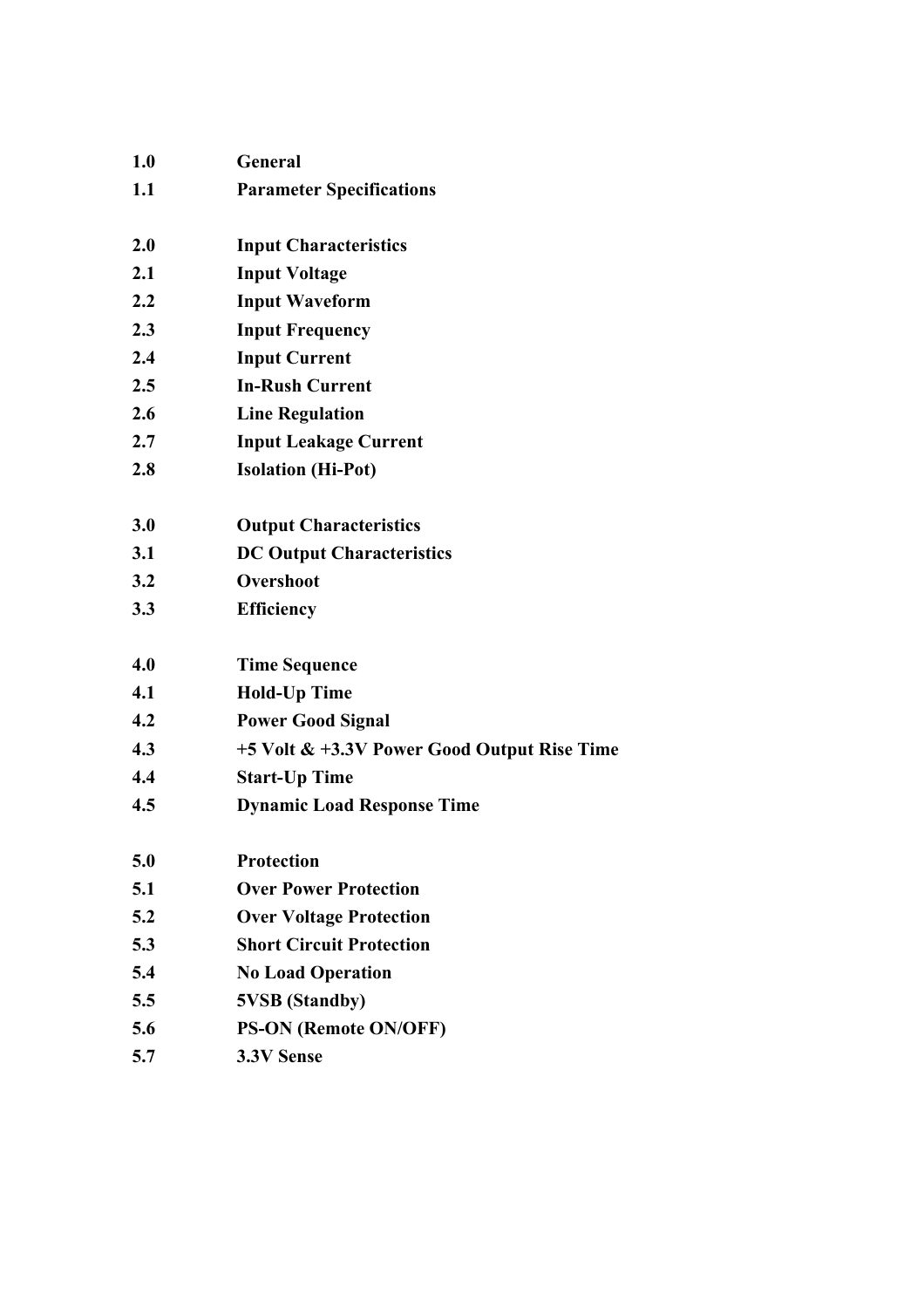| 6.0         | <b>System Interface Signal</b>           |
|-------------|------------------------------------------|
| 6.1         | <b>Power System Fault Signal</b>         |
| 6.2         | <b>Alarm Beeping Sound</b>               |
| 7.0         | <b>Physical Characteristics</b>          |
| 7.1         | <b>Size</b>                              |
| 7.2         | <b>Mounting Requirements</b>             |
| 7.3         | Weight                                   |
| 7.4         | Cooling                                  |
| 8.0         | <b>Connectors</b>                        |
| 8.1         | <b>DC Output Wire List</b>               |
| 8.2         | <b>AC</b> Input                          |
| 9.0         | <b>Environmental</b>                     |
| 9.1         | Temperature                              |
| 9.2         | <b>Relative Humidity</b>                 |
| 9.3         | <b>Altitude</b>                          |
| 9.4         | <b>Shock</b>                             |
| 9.5         | <b>Vibration</b>                         |
| 9.6         | <b>Power Line Transient</b>              |
| 9.7         | <b>Acoustic Noise</b>                    |
| 10.0        | <b>Regulatory Agency Certification</b>   |
| 10.1        | <b>RFI/EMI Standards</b>                 |
| 10.2        | <b>Safety Standards</b>                  |
| <b>11.0</b> | <b>Reliability</b>                       |
| 11.1        | <b>Mean Time Between Failures (MTBF)</b> |
| 11.2        | <b>Warranty</b>                          |

### **1.0 General**

This specification describes the physical, functional and electrical characteristics of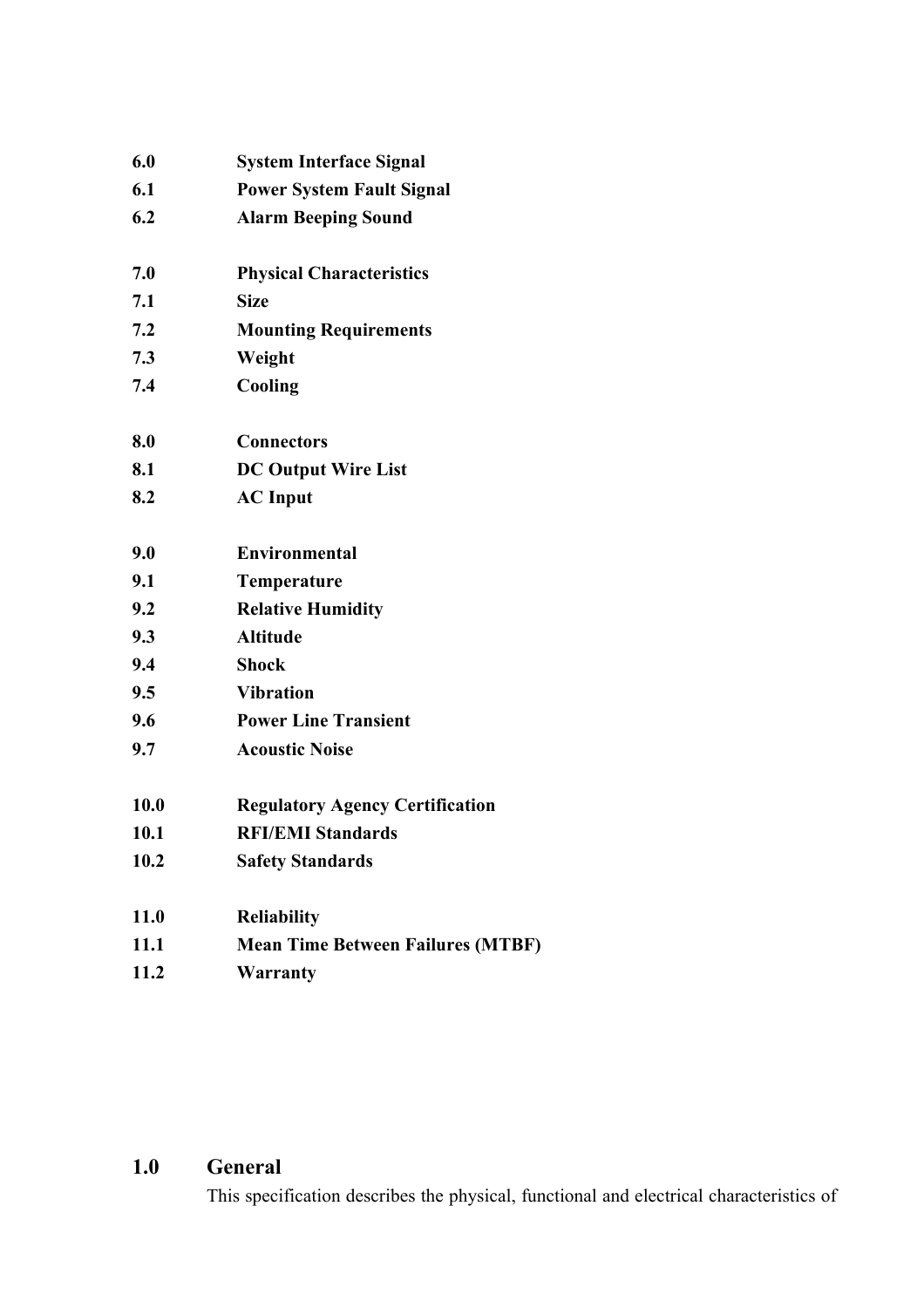a redundancy 370+370 watt, 6-output, fan-cooled switching power supply.

#### **1.1 Parameter Specifications**

Unless specified otherwise, all parameters must be not over the limits of temperature, load and input voltage.

#### **2.0 Input Characteristics**

#### **2.1 Input Voltage**

| <b>Normal</b> | Minimum   | <b>Maximum</b> |
|---------------|-----------|----------------|
| 115 VAC       | 90 VAC    | 132 VAC        |
| 230 VAC       | $180$ VAC | 264 VAC        |

Input voltage range set with a 115/230 VAC selector.

#### **2.2 Input Waveform**

The unit is capable of operating with a 10% distorted sinewave input as measured by a distortion analyzer. Its flattopping clipped 10% from the peak value of standard sinewave.

### **2.3 Input Frequency**

47 Hz to 63 Hz

#### **2.4 Input current**

| <b>Input Power</b> | 570W |
|--------------------|------|
| <b>Vin: 115VAC</b> | 8 A  |
| <b>Vin: 230VAC</b> |      |

#### **2.5 In-Rush Current**

#### **CONDITIONS LIMITS**

 132/264VAC, Full load. No damage shall occur or peak of input voltage cycle. input fuse shall not blow. 25℃ Air Ambient cold start.

Turn off 1 sec; turn on at components over stressed,

#### **2.6 Line Regulation**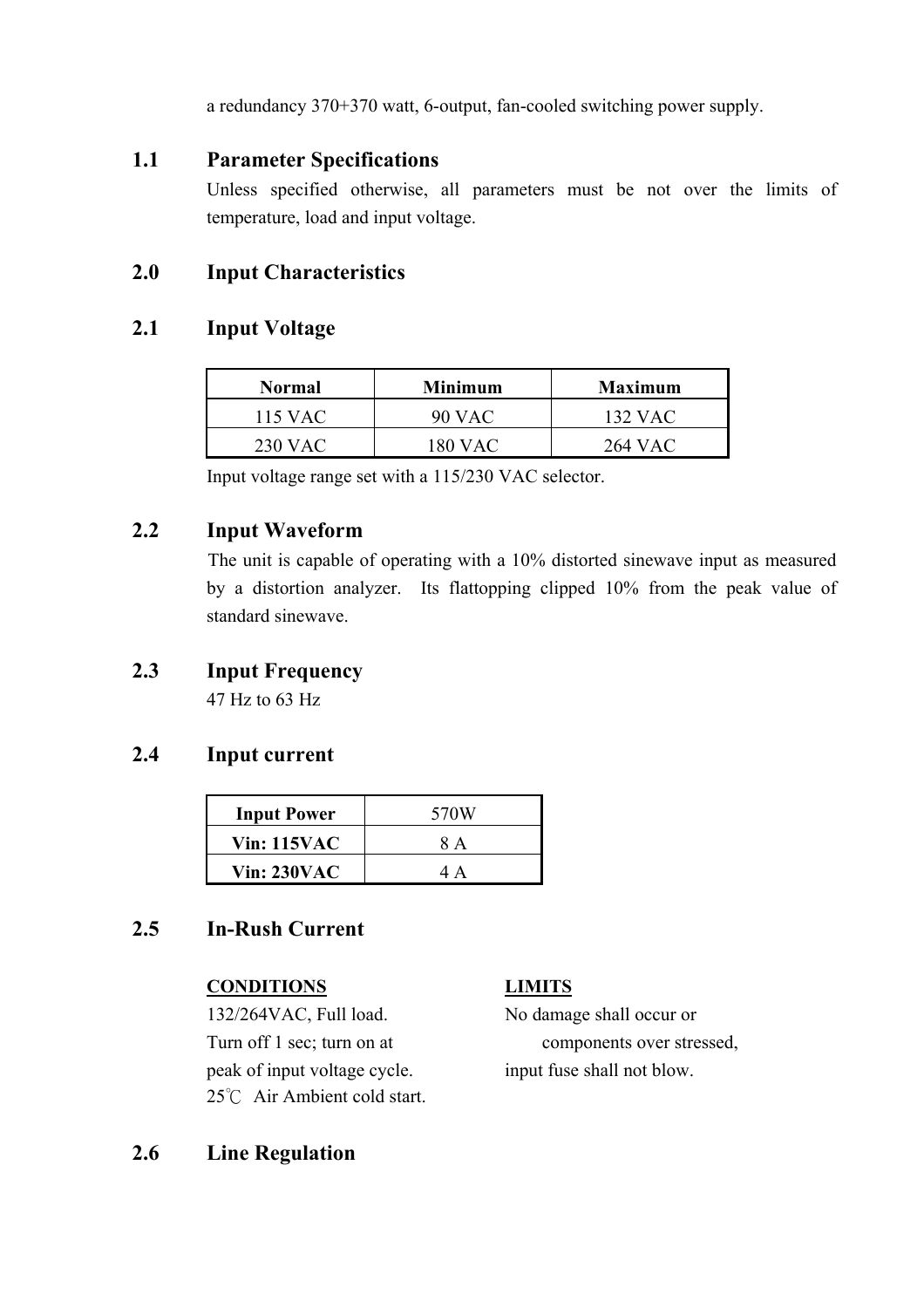#### **CONDITIONS LIMITS**

Full load,  $+/1\%$ 90/180 - 132/264 VAC input

#### **2.7 Input Leakage Current**

Input leakage current from line to ground will be less than 3.5 mA rms. Measurement will be made at 240 VAC and 60Hz.

#### **2.8 Isolation (Hi-pot)**

1500VRMS, 50Hz, for one (1) minute between each input AC line and the grounding conductor.

3000VRMS, 50Hz, for one (1) Minute between the input AC lines and secondary low voltage outputs and shields.

All isolation transformers will have been tested prior to assembly into a power supply unit. Any such transformers without a grounded shield will be tested to 3750 VRMS.

#### **3.0 Output Characteristics**

#### **3.1 DC Output Characteristics**

To be met under all combinations of loading.

| Output                      | V <sub>1</sub> |          |          | V <sub>4</sub> | V <sub>5</sub> | 5VSB     |
|-----------------------------|----------------|----------|----------|----------------|----------------|----------|
| Voltage                     | $+5V$          | 3.3V     | $+12V$   | $-5V$          | $-12V$         | Standby  |
| Max. Load                   | 40A            | 20A      | 25A      | 0.5A           | 0.5A           | 2A       |
| Min. Load                   | 0A             | 0A       | 1A       | 0A             | 0A             | 0A       |
| Max. Power                  | 250W           |          |          | 2.5W           | 6W             | 7.5W     |
|                             |                | 355W     |          |                |                |          |
| $\frac{0}{0}$<br>Load Reg.  | $+/-5%$        | $+5/-3%$ | $+/-5%$  | $+/-10\%$      | $+/-10\%$      | $+/-5%$  |
| $\frac{0}{0}$<br>Cross Reg. | $+/-5%$        | $+5/-3%$ | $+/-5%$  | $+/-10\%$      | $+/-10%$       | $+/-5%$  |
| Line Reg.                   | $+/-1\%$       | $+/-1\%$ | $+/-1\%$ | $+/-1\%$       | $+/-1\%$       | $+/-1\%$ |
| $\frac{0}{0}$               |                |          |          |                |                |          |
| $\frac{0}{0}$<br>Ripple     | $+/-1\%$       | $+/-1\%$ | $+/-1\%$ | $+/-2\%$       | $+/-2\%$       | $+/-1\%$ |
| Noise<br>$\frac{0}{0}$      | $+/-1\%$       | $+/-1\%$ | $+/-1\%$ | $+/-2\%$       | $+/-2\%$       | $+/-1\%$ |

**Note 1:** The +12 Volt output of the power supply must be capable of 28 Amps peak for 10 seconds. A  $+/-5\%$  tolerance is permissible. Output voltage is measured at the load and of the output cable.

**Note 2:** Noise bandwidth is from DC to 20 MHz.

**Note 3:** Regulation tolerance shall include temperature change, warm up drift and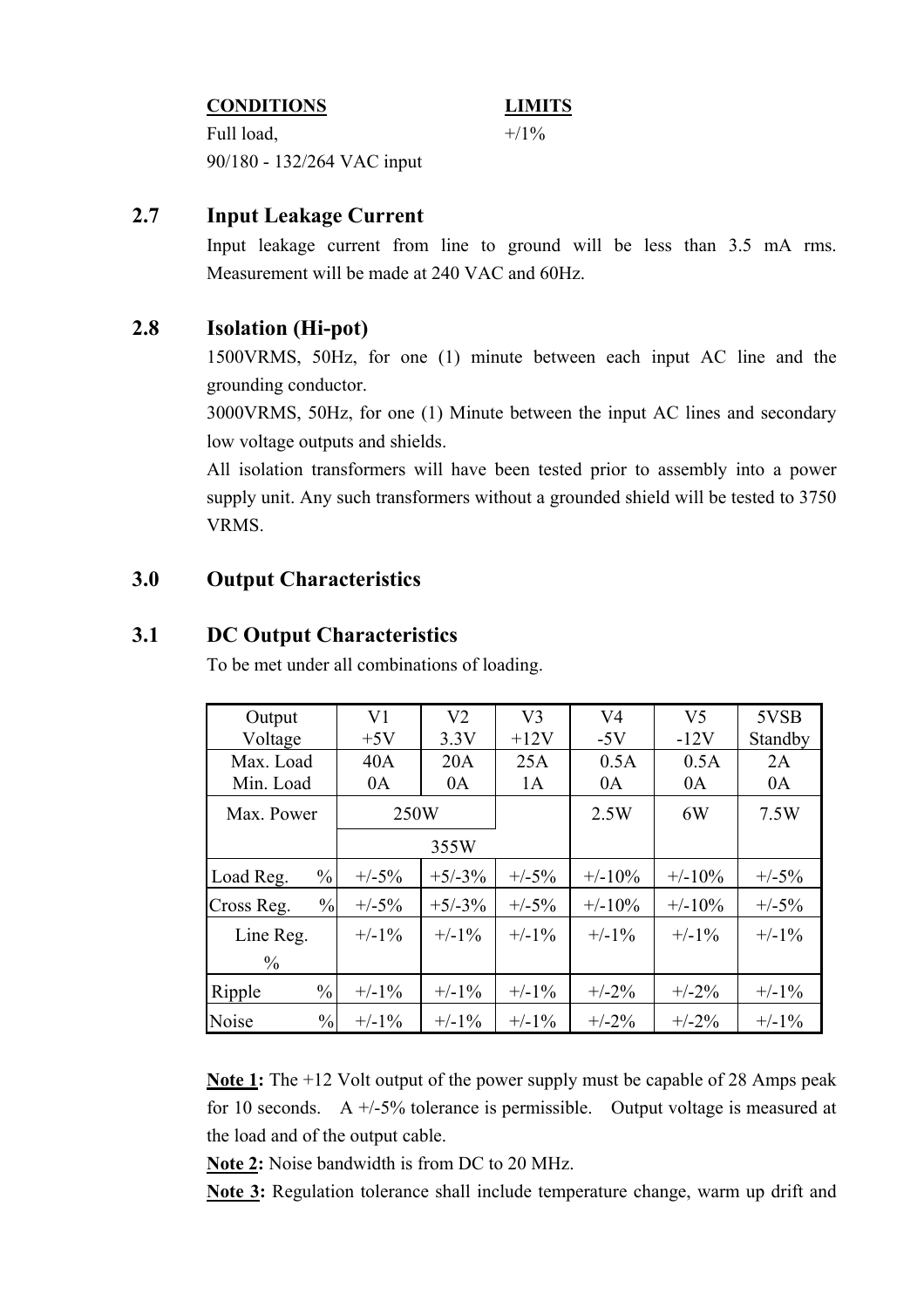dynamic load.

#### **3.2 Overshoot**

Any output overshoot at TURN-ON shall not exceed 5% (+5V/+12V/+3.3V outputs) and 10% (-5V/-12V outputs) of nominal voltage value.

#### **3.3 Efficiency**

70% min. at full load test.

#### **4.0 Time Sequence**

#### **4.1 Hold-Up Time**

Unit shall continue to supply regulated DC outputs and power good signal for at least 20 milliseconds at 115/230 VAC full load after a loss of AC input voltage, which shall be represented by a short circuit at the AC input.

#### **4.2 Power Good Signal**

When the power supply is turned off for a minimum of 1.0 second and turned on, the power-good signal as described below will be generated. The power supply shall provide a power-good signal to indicate proper operation of the power supply. This signal shall be a TTL compatible high level for normal operation; low level for fault conditions. Power-good shall go to a low level at least 1 ms before the  $+5V$ output voltage falls below the regulation limits described in 3.1 DC output Characteristics. The operation point used as a reference for measuring the 1ms shall be minimum line voltage and maximum load.

All waveform transitions shall be smooth and monotony, i.e. no oscillations. The power-good signal shall stay low (during POWER-ON) until all output voltages are stable within regulation limits. The power-good signal shall have a TURN-ON delay greater than 100 ms but less than 500 ms.

#### **4.2.1 Fan out**

Power Good output circuit shall consist of an active pull down component and a passive pull up resistor. Power-Good output voltage to be met under recommended loading conditions.

 **CONDITIONS LIMITS**  $I_{OH} = -140uA$  Min.  $V_{OH} = 2.7V$  Min.  $I_{\text{O}} = 2.8 \text{ mA}$  Min.  $V_{\text{O}} = 0.4 \text{ V}$  Min.

#### **4.3 +5 V & +3.3V and Power Good Outputs Rise Time**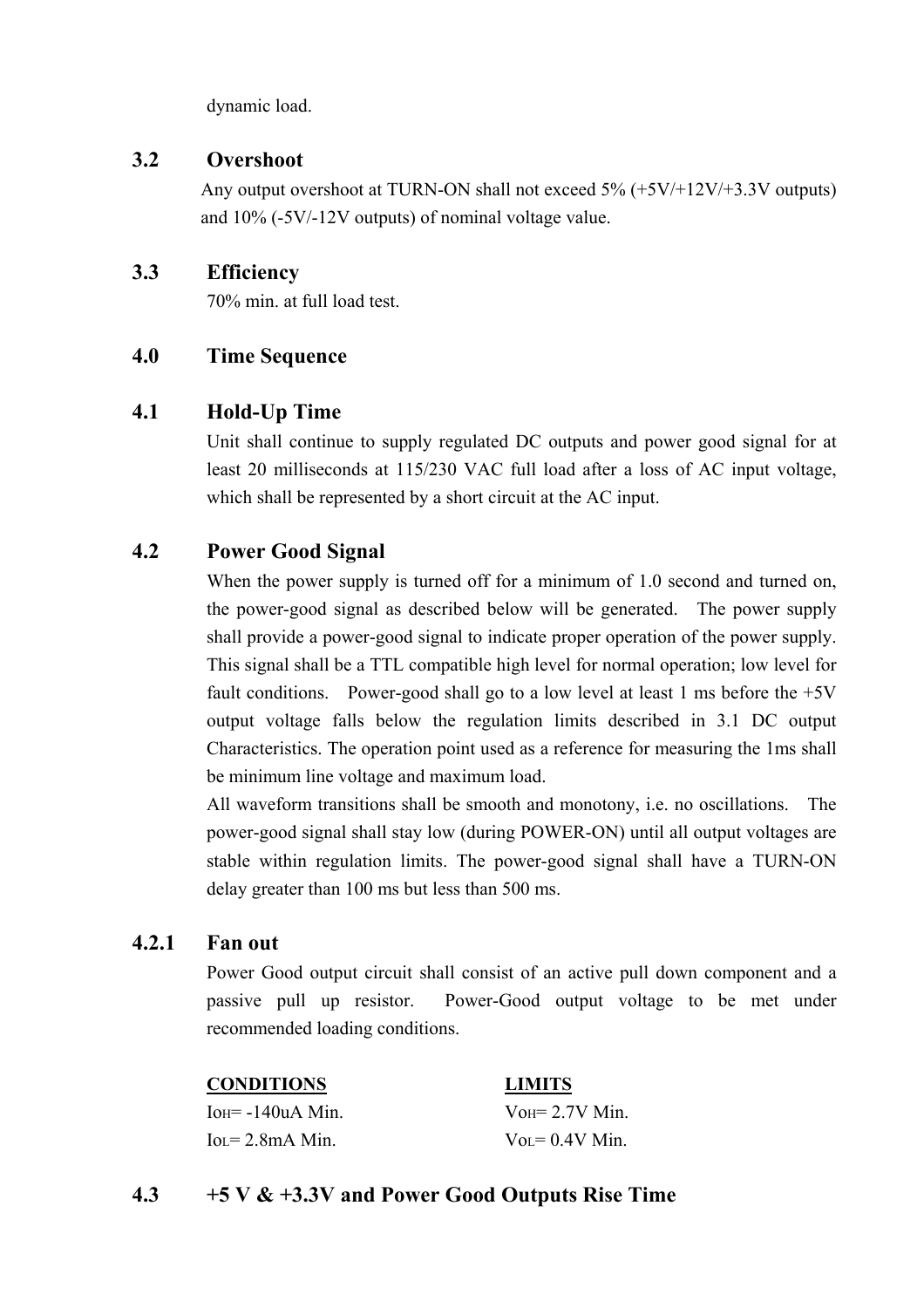#### **4.3.1 +5 V & +3.3V Output Rise Time**

The +5 Volt and +3.3 Volt output shall have a turn-on rise time of less than 100ms under all load conditions. Rise time is measured between 0.0 and 2.48/4.75 volts. The  $+5$  V and  $+3.3V$  output shall not vary from a smooth curve by more than 0.5 VP-P during turn-on and turn-off.



#### **4.4 Start-up timing**

All outputs shall be stable and in regulation in less then 2.0 second under all load and line conditions. Start-up time is measured between the AC turn-on and 4.75 volts on +5v output.

#### **4.5 Dynamic Load Response Time**

Transient response is measured by switching the output load from 80 to 100 to 80 percent of its full value at a frequency of 100 Hz and 50% duty cycle, step load change is  $0.5A/us$ . The magnitude Vr is less than  $+/- 5\%$  of  $+5V$  and  $+12V$ outputs, the recovery time Tr is less than 1ms.

#### **5.0 Protection**

#### **5.1 Over Power Protection**

This power supply shut down all DC outputs when +5 Vdc and +12 Vdc outputs are overloaded to the limit. The power supply logic shall latch into the off state requiring a power on cycle to be performed by the operator. The power supply will turn-off within 20 ms of the occurrence of the overload. The -5 Vdc and -12 Vdc outputs will be internally current limited.

#### **CONDITIONS LIMIT**

90/180 VAC input When output power is over to 120%

#### **5.2 Over Voltage Protection**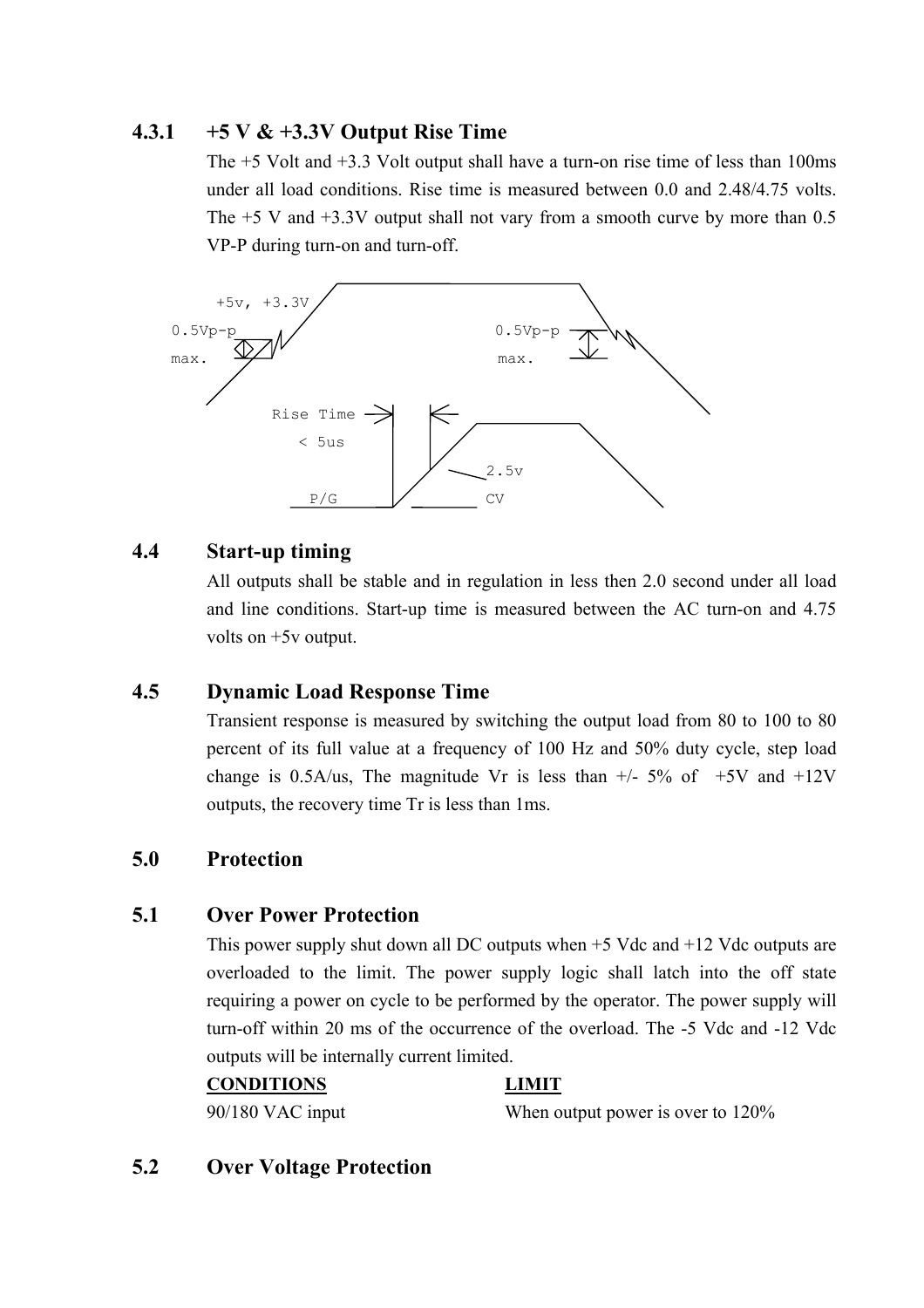The power supply shall latch off if the  $+5$  VDC or 3.3VDC or  $+12$  VDC maximum voltage exceeds the limits shown. The AC must be recycled to restart.

| $+5$ VDC          |                           |
|-------------------|---------------------------|
| <b>CONDITIONS</b> | <b>LIMITS</b>             |
| All operating     | 6.25 VDC $+/- 0.65$ VDC   |
| $+3.3$ VDC        |                           |
| <b>CONDITIONS</b> | <b>LIMITS</b>             |
| All operating     | 4.10 VDC $+/- 0.40$ VDC   |
| $+12$ VDC         |                           |
| <b>CONDITIONS</b> | <b>LIMITS</b>             |
| All operating     | $13.6 - 15.6 \text{ VDC}$ |

#### **5.3 Short Circuit Protection**

A short circuit placed on any output shall cause no damage to this unit.

#### **5.4 No Load Operation**

When primary power is applied, with no load on any output voltage, no damage or hazardous conditions shall occur. In such a case, the power supply shall power up and stabilize. However, minimum load required 3A for +5V and 1A for +12V.

#### **5.5 5VSB (Standby)**

The 5VSB output is always on (+5V Standby) when AC power is applied and power switch is turned on. The 5VSB line is capable of delivering at a maximum of 5A for PC board circuit to operate.

#### **5.6 PS-ON (Remote ON/OFF)**

PS-ON is an active low signal that turns on the entire main power rail including 3.3V, 5V, -5V, 12V & -12V power rails. When this signal is held by the PC board or left open circuited, outputs of the power rails should not deliver current and should be held at a zero potential with respect to ground. Power should only be delivered to the rails if PS-ON signal is held at ground potential. This signal should be held at +5VDC by a pull-up resistor internal to the power supply.

| <b>Power On</b> | $P1-PIN #14 PS-ON$ | <b>Power Switch</b> | $P1-PIN #14 PS-ON$ |
|-----------------|--------------------|---------------------|--------------------|
| ЭN              |                    |                     |                    |
| )FF             |                    |                     |                    |
| )EF             |                    |                     |                    |
|                 |                    | ЭFΕ                 |                    |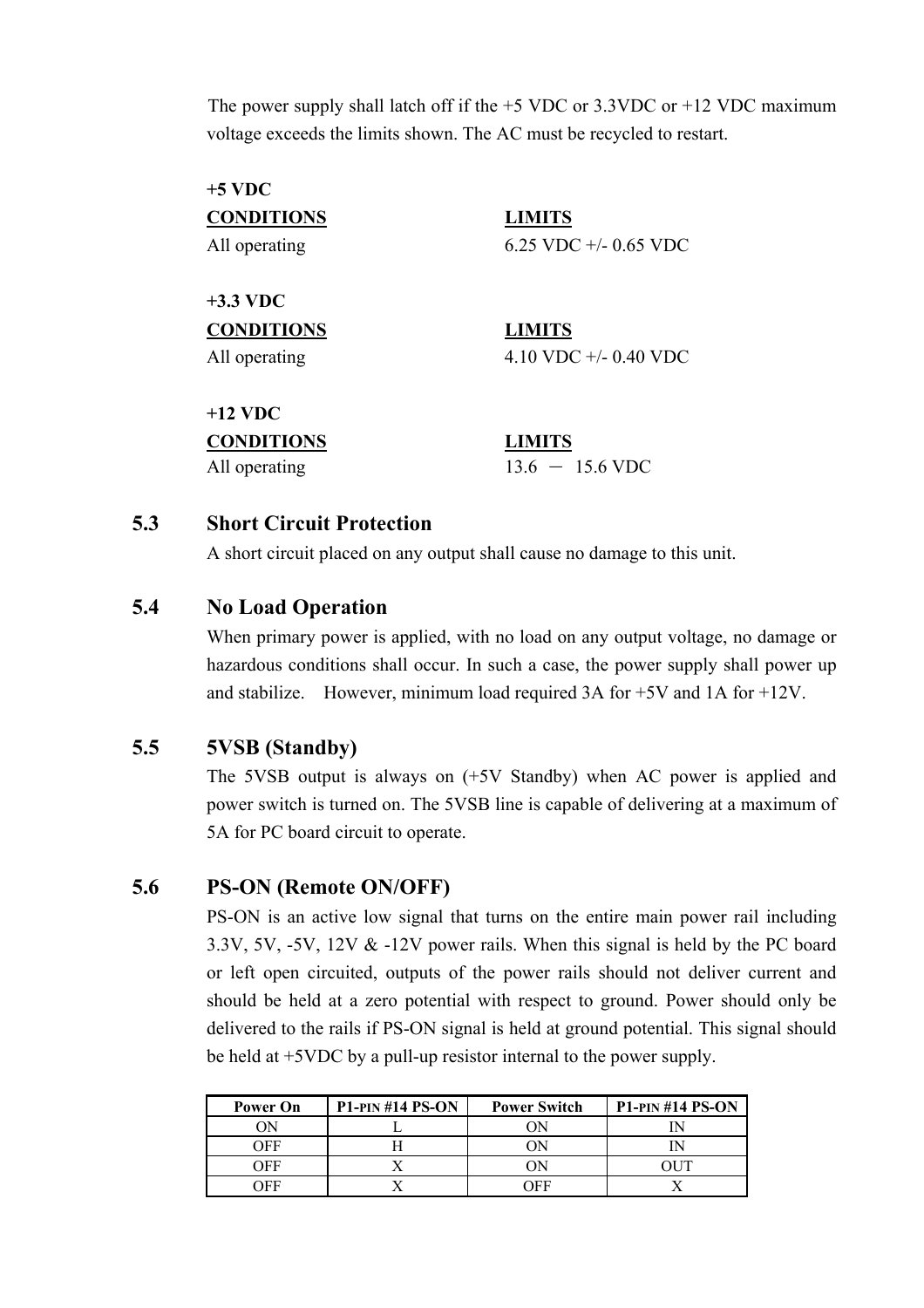#### **5.7 3.3V Sense**

A remote 3.3V sense line can be added to the P1 connector Pin2 to allow for accurate control of the 3.3VDC line directly at motherboard loads. Due to potential voltage drops across the connector and traces leading to the motherboard components, it may be advantageous to implement a 3.3V sense line that remotely monitors the 3.3VDC power level at the load on the motherboard.

#### **6.0 System Interface Signal**

#### **6.1 Power System Fault Signal**

The Hot-Swap Redundant Power Supply shall give fault signal (an open collector output) that will indicate the status of the power supply operation. If one of the power supply unit shut down, the power fault signal could be generated. This signal shall be high level for normal operation; Low level for fault conditions.

#### **6.2 Alarm Beeping Sound**

The alarm system monitors the power supply failure and provides alarm to indicate the status of the power system. By checking the LED on the power supply, end users will be able to locate the defective power unit. The alarm system will give a beeping sound to indicate the power supply failure until that particular power unit is replaced. Beeping sound could be suspended before the failure power supply unit replaced by pressing the Alarm Switch.

### **7.0 Physical Characteristics**

- **7.1 Size**  150\*86\*175mm
- **7.2 Mounting Requirements**  See Figure 6
- **7.3 Weight**   $3$  Kg

#### **7.4 Cooling**

**Fans:** SUNON (KD1208 PTB1-6A), equivalent or better. Airflow from the power supply should be in exhaust direction and shall be rated at 42.5 cfm minimum.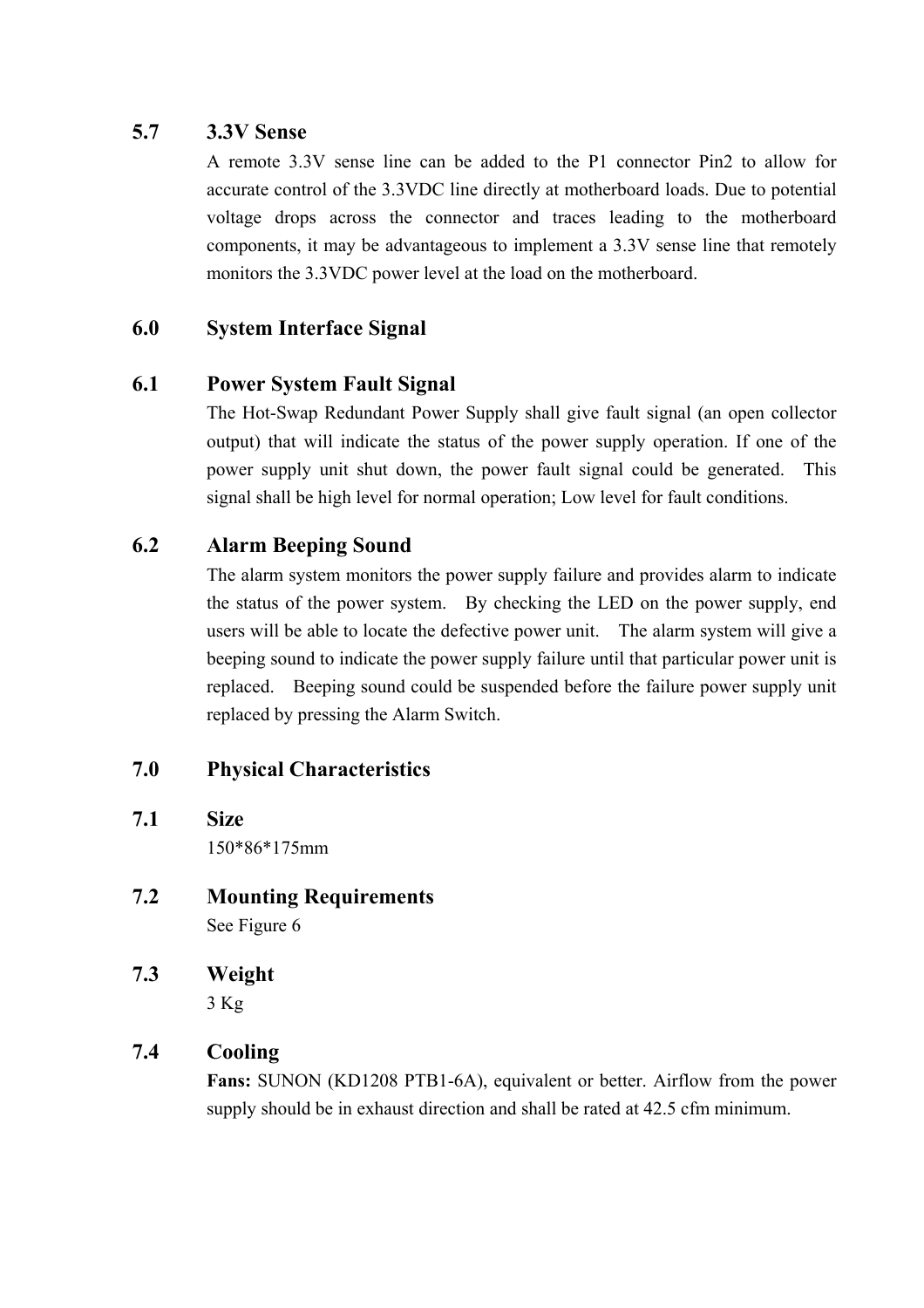# **8.0 Connections**

# **8.1 DC Output Wire List**

#### ☞ **For ATX Mother Board**

| Connector          | <b>Output</b> | <b>Wire Color</b> | <b>Wire Size</b> |
|--------------------|---------------|-------------------|------------------|
| <b>ATX 20PIN</b>   |               |                   |                  |
| $P1-1$             | $+3.3V$       | <b>BRN</b>        | <b>16 AWG</b>    |
| $P1-2$             | $+3.3V$       | <b>BRN</b>        | <b>16 AWG</b>    |
| $P1-3$             | <b>GND</b>    | <b>BLK</b>        | <b>18 AWG</b>    |
| $P1-4$             | $+5V$         | <b>RED</b>        | <b>18 AWG</b>    |
| $P1-5$             | <b>GND</b>    | <b>BLK</b>        | <b>18 AWG</b>    |
| $P1-6$             | $+5V$         | <b>RED</b>        | <b>18 AWG</b>    |
| $P1-7$             | <b>GND</b>    | <b>BLK</b>        | <b>18 AWG</b>    |
| $P1-8$             | PW-OK         | <b>ORG</b>        | <b>18 AWG</b>    |
| $P1-9$             | 5VSB          | <b>PURPLE</b>     | <b>18 AWG</b>    |
| $P1-10$            | $+12V$        | <b>YEL</b>        | <b>18 AWG</b>    |
| P1-11              | $+3.3V$       | <b>BRN</b>        | <b>16 AWG</b>    |
| P1-12              | $-12V$        | <b>BLUE</b>       | <b>18 AWG</b>    |
| $P1-13$            | <b>GND</b>    | <b>BLK</b>        | <b>18 AWG</b>    |
| P1-14              | PS-ON         | <b>GRN</b>        | 18 AWG           |
| $P1-15$            | <b>GND</b>    | <b>BLK</b>        | <b>18 AWG</b>    |
| $P1-16$            | <b>GND</b>    | <b>BLK</b>        | <b>18 AWG</b>    |
| $P1-17$            | <b>GND</b>    | <b>BLK</b>        | <b>18 AWG</b>    |
| P1-18              | $-5V$         | <b>WHT</b>        | 18 AWG           |
| P1-19              | $+5V$         | <b>RED</b>        | 18 AWG           |
| $P1-20$            | $+5V$         | <b>RED</b>        | <b>18 AWG</b>    |
| <b>4PIN FOR P4</b> |               |                   |                  |
| $P1-1$             | <b>GND</b>    | <b>BLK</b>        | <b>18 AWG</b>    |
| $P1-2$             | <b>GND</b>    | <b>BLK</b>        | <b>18 AWG</b>    |
| $P1-3$             | $+12V$        | YEL               | <b>18 AWG</b>    |
| $P1-4$             | $+12V$        | YEL               | <b>18 AWG</b>    |
| $P11 \cdot P12$    |               |                   |                  |
| $P11-1$            | $+5V$         | <b>RED</b>        | <b>22 AWG</b>    |
| P11-2              | <b>COM</b>    | <b>BLK</b>        | <b>22 AWG</b>    |
| P11-3              | <b>COM</b>    | <b>BLK</b>        | 22 AWG           |
| P11-4              | $+12V$        | <b>YEL</b>        | <b>22 AWG</b>    |
| $P13 \cdot P14$    |               |                   |                  |
| $Pn-1$             | $+12V$        | <b>YEL</b>        | <b>18 AWG</b>    |
| $Pn-2$             | <b>COM</b>    | <b>BLK</b>        | <b>18 AWG</b>    |
| $Pn-3$             | <b>COM</b>    | <b>BLK</b>        | <b>18 AWG</b>    |
| $Pn-4$             | $+5V$         | <b>RED</b>        | <b>18 AWG</b>    |
| $P15 \cdot P16$    |               |                   |                  |
| $Pn-1$             | $+12V$        | <b>YEL</b>        | <b>18 AWG</b>    |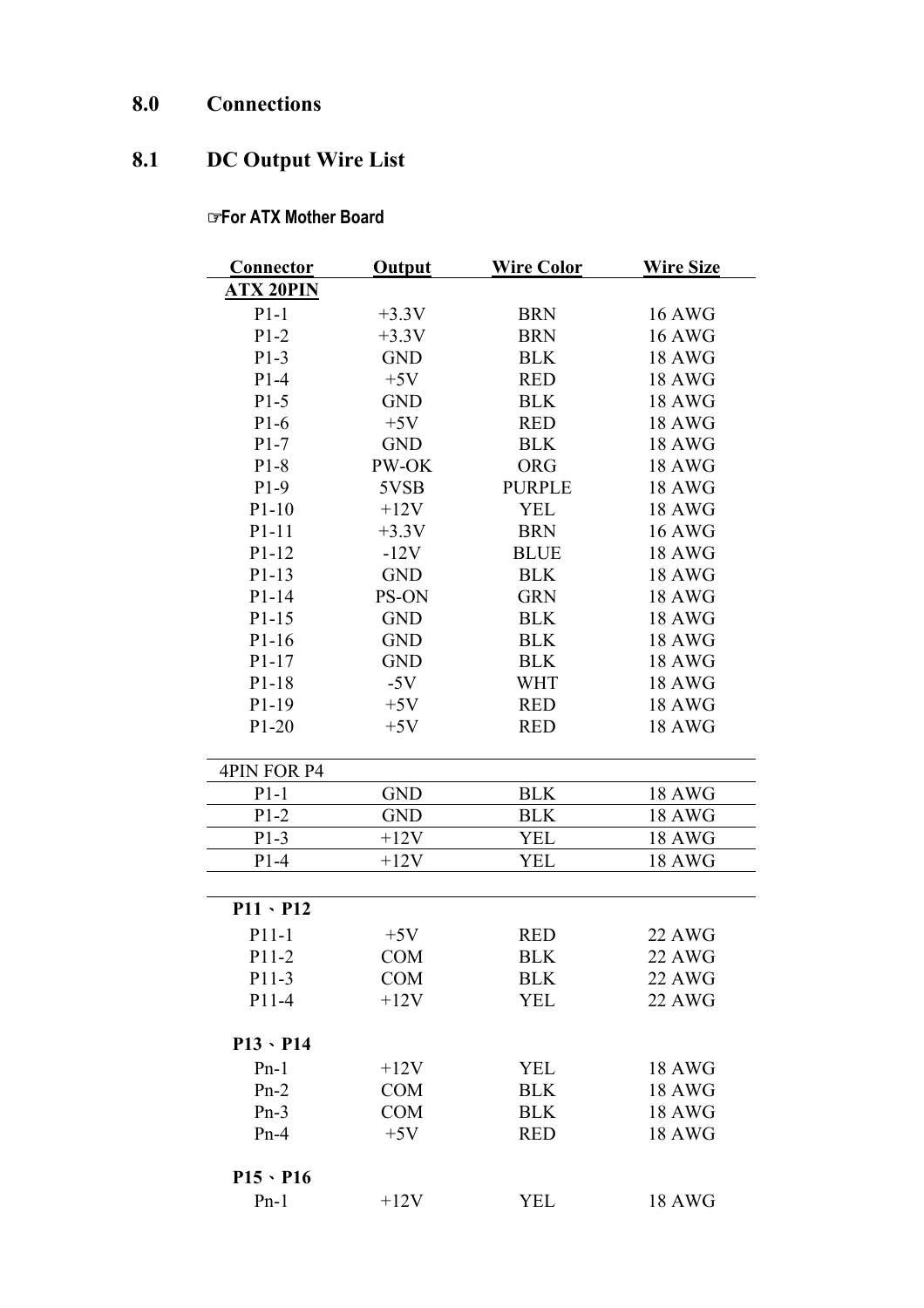| $Pn-2$<br>$Pn-3$<br>$Pn-4$ | <b>COM</b><br><b>COM</b><br>$+5V$ | <b>BLK</b><br><b>BLK</b><br><b>RED</b> | 18 AWG<br><b>18 AWG</b><br><b>18 AWG</b> |
|----------------------------|-----------------------------------|----------------------------------------|------------------------------------------|
| $P17 \cdot P18$            |                                   |                                        |                                          |
| $Pn-1$                     | $+12V$                            | YEL                                    | <b>18 AWG</b>                            |
| $Pn-2$                     | <b>COM</b>                        | <b>BLK</b>                             | <b>18 AWG</b>                            |
| $Pn-3$                     | <b>COM</b>                        | <b>BLK</b>                             | <b>18 AWG</b>                            |
| $Pn-4$                     | $+5V$                             | <b>RED</b>                             | <b>18 AWG</b>                            |
|                            |                                   |                                        |                                          |

#### **8.2 AC Input**

IEC 320 power inlet with EMI filter.

#### **9.0 Environmental**

#### **9.1 Temperature**

#### **9.1.1 Operating**

50 to 122 °F (0 to 50 °C). Derate Linearly to 50% at 70 °C

#### **9.1.2 Non-Operating**

-4.0 to 140 °F (-20 to 60°C)

#### **9.2 Relative Humidity**

#### **9.2.1 Operating**

20 to 90 % non-condensing at  $104^{\circ}F(40^{\circ}C)$ .

#### **9.2.2 Non-Operating**

5 to 95 % non-condensing at 122°F (50°C).

#### **9.3 Altitude**

#### **9.3.1 Operating**

Sea level to 10,000 feet.

#### **9.3.2 Non-Operating**

Sea level to 40,000 feet.

**9.4 Shock**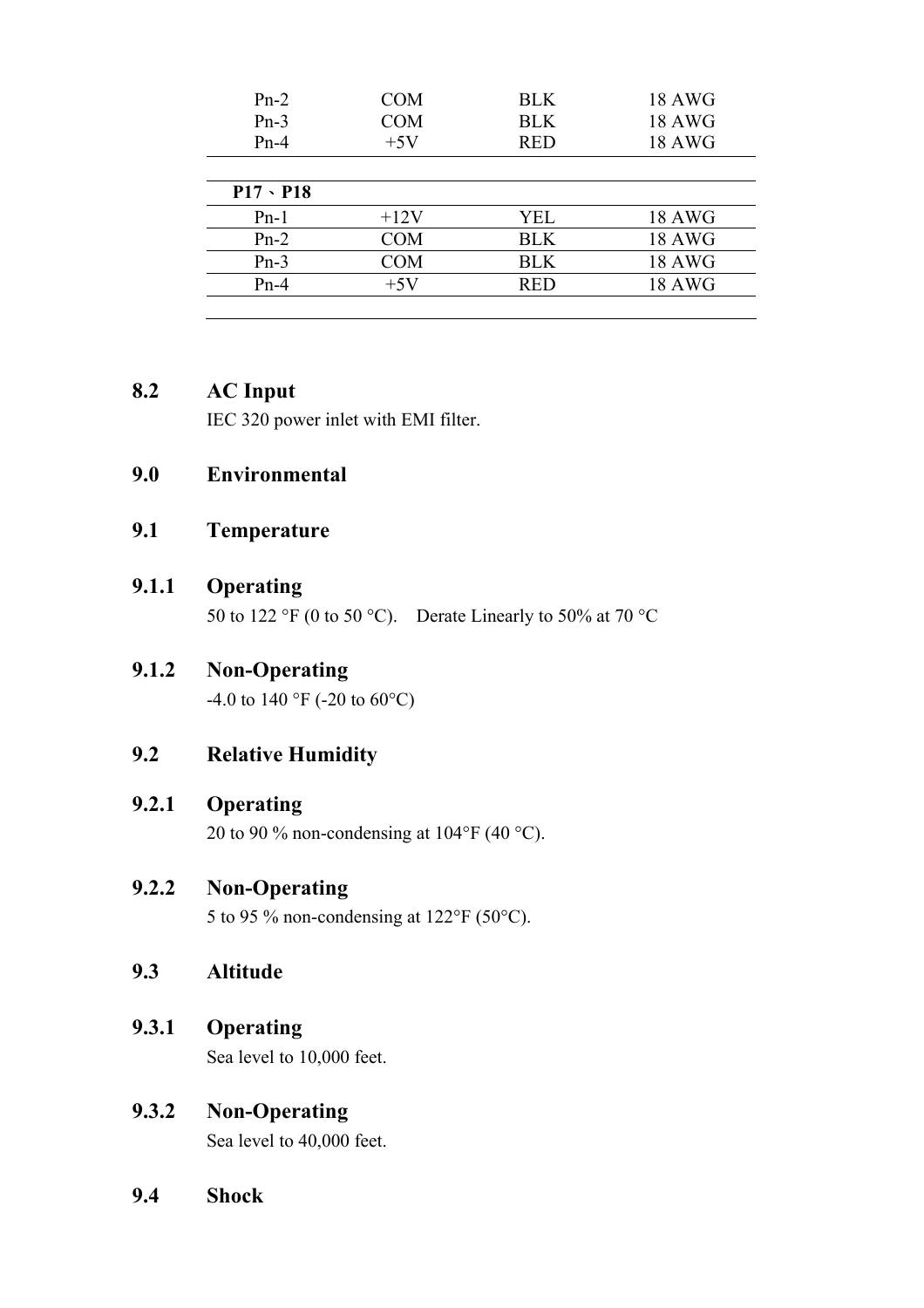#### **9.4.1 Operating**

The power supply shall exhibit no sings of damage or degradation of performance when subjected to a shock of 5g's for 11 ms, with a  $1/2$  sine wave for each of the perpendicular axes X, Y and Z.

#### **9.4.2 Non-Operating**

The power supply shall exhibit no sings of damage or degradation of performance when subjected to a shock of 30g's for 11 ms, with a 1/2 sine wave for each of the perpendicular axes X, Y and Z.

#### **9.5 Vibration**

### **9.5.1 Operating**

The power supply shall be subjected to a vibration test consisting of a 10 to 500 Hz sweep at a constant acceleration of 0.5g for duration of one (1) hour for each of the perpendicular axes X, Y and Z. The output voltages shall remain within specification.

### **9.5.2 Non-Operating**

The power supply shall be subjected to a vibration test consisting of a 10 to 300 Hz sweep at a constant acceleration of 2.0g for duration of one (1) hour for each of the perpendicular axes X, Y and Z. The power supply shall not incur physical damage or degradation of any characteristics below the performance specifications.

#### **9.6 Power Line Transient**

#### **9.6.1 Drop Out**

With a full cycle input voltage dropout at 50Hz, the unit shall operate within the prescribed voltages with a dropout cycle repetition rate of 500ms.

#### **CONDITIONS LIMITS**

Full load, Nom. Input AC Voltage Meet all requirements

### **9.6.2 Transient Voltage Spikes**

The unit shall meet the following standards, The IEEE Standard 587-1980 for surge withstand capability under categories A and B. The crest value of the first half peak of the injected Ring wave (0.5/10us) and Bi-wave (1.2/50us) will be 3K volts open circuit and 3KA (8us×20us) short circuit.

IEC 801-2 (ESD) to a level of 8KV contact, and 15K air discharge without causing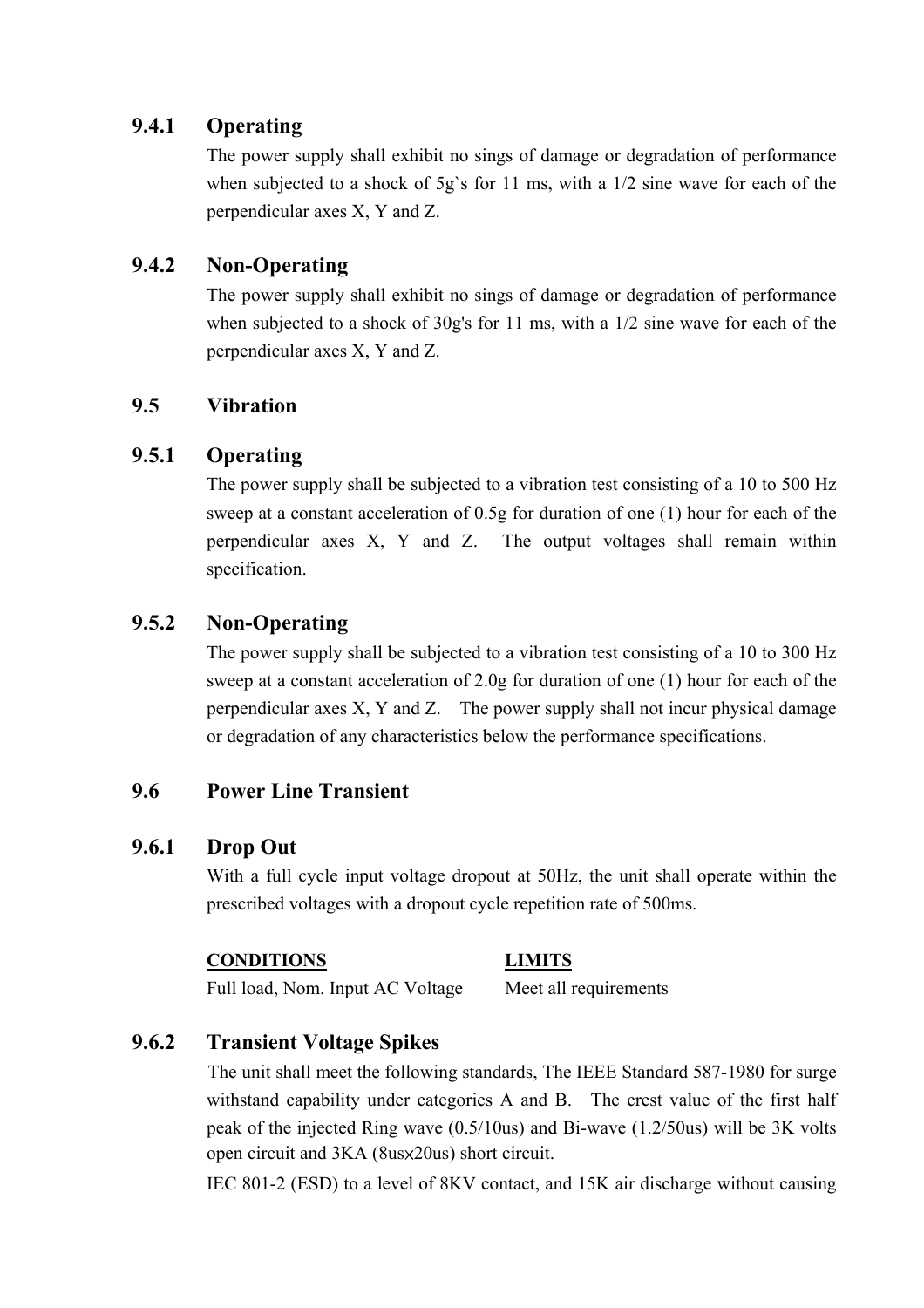the device(s) to fail the test.

IEC 801-4 (EFT) on the power lines and all I/O cables to a level of 2.5KV without causing the Device(s) to fail the test.

 IEC 801-5 Surge immunity measurement on the input power source of 2.5KV. All output shall be stable and in regulation.

### **9.7 Acoustic Noise**

The power supply shall be tested in accordance with the ANSIS12.10-1985 standard specifications. The "A" weighted overall sound pressure level as well as individual octave band levels from 63 Hz to 16,000 Hz is measured with the noise meter placed 1 meter from the nearest vertical surface of center of fan installed in power supply.

#### **CONDITIONS LIMITS**

 $0.5A$  of  $+12V$ .

115 VAC Input, full load of +5V Acoustic noise is 40 db maximum

|  | A-Weighted |  |  |    |          |
|--|------------|--|--|----|----------|
|  | 500        |  |  | 6k | Max. Sum |
|  |            |  |  |    | 40dBA    |

### **10.0 Regulatory Agency Certification**

#### **10.1 RFI/EMI Standards**

The power supply, when installed in system, shall MEETS with the following radiated and conducted emissions standards:

a) FCC part 15, Subpart A, Class A computing devices.

b) CISPR22 (EN55022) Class A.

c) VCCI Class 2.

These limits shall be met with a margin of at less 6dB at all applicable frequencies. The unit shall comply with the above limits when tested under all normal working conditions and with all interface cables connected.

### **10.2 Safety Standards**

The power supply shall be certified with the following safety standards,

a) UL 1950 (Information Processing/Business equipment).

b) CSA C22.2, NO. 234-M90 level 6 (Safety of component, power supplies) or CSA C22.2, NO. 950-M89.

- c) TUV Certification to IEC 950 lst edition with Amendment #1, #2, and EN60950
- d) CB Certificate & Test report deviation for the Nordic countries.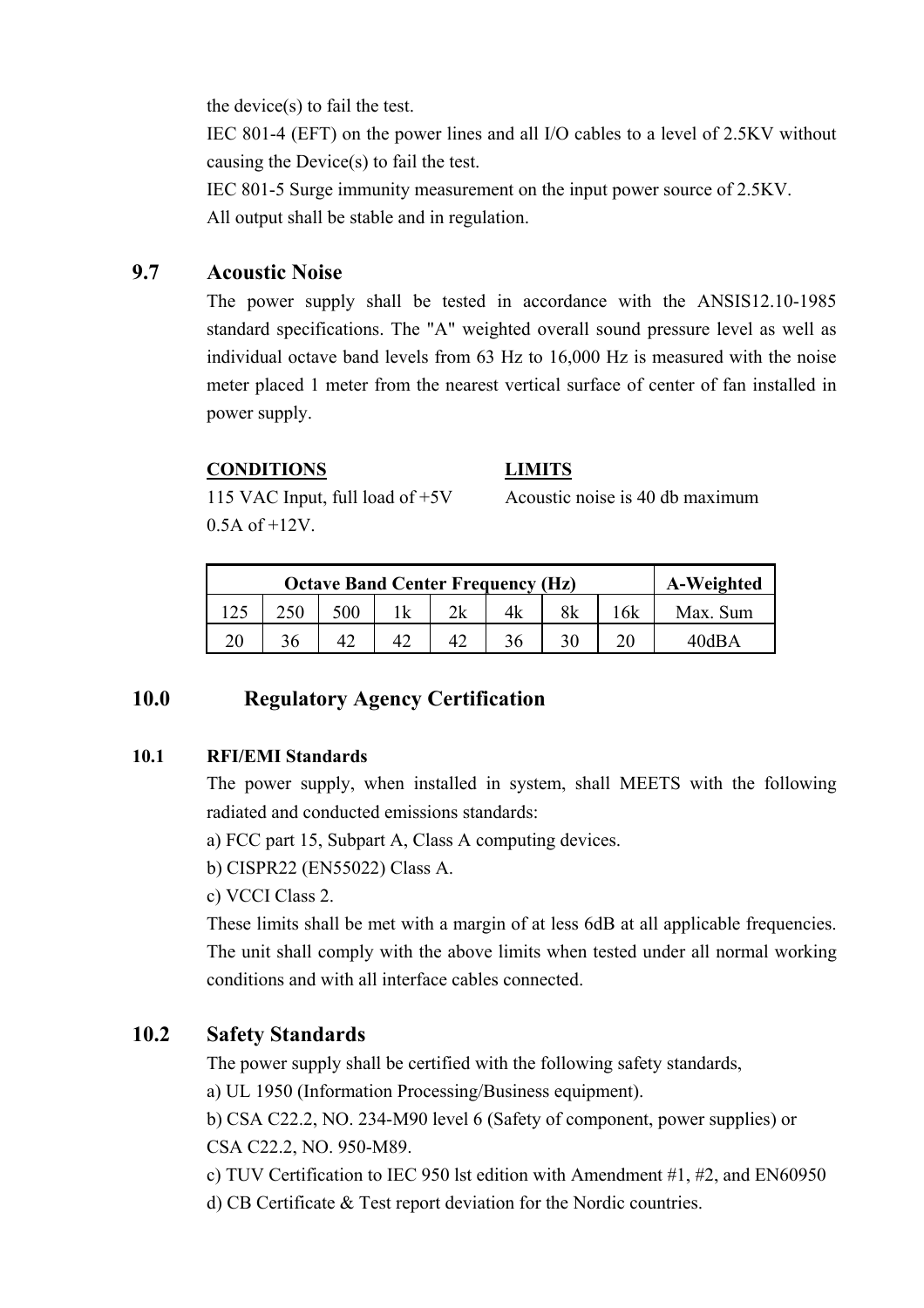e) CE Certificate & Test report.

### **11.0 Reliability**

### **11.1 Mean Time Between failures (MTBF)**

Using MIL217E the calculated MTBF = 100,000 hours at 25°C

### **11.2 Warranty**

Two (2) years manufacture's warranty Date code indicating week and year of manufacture.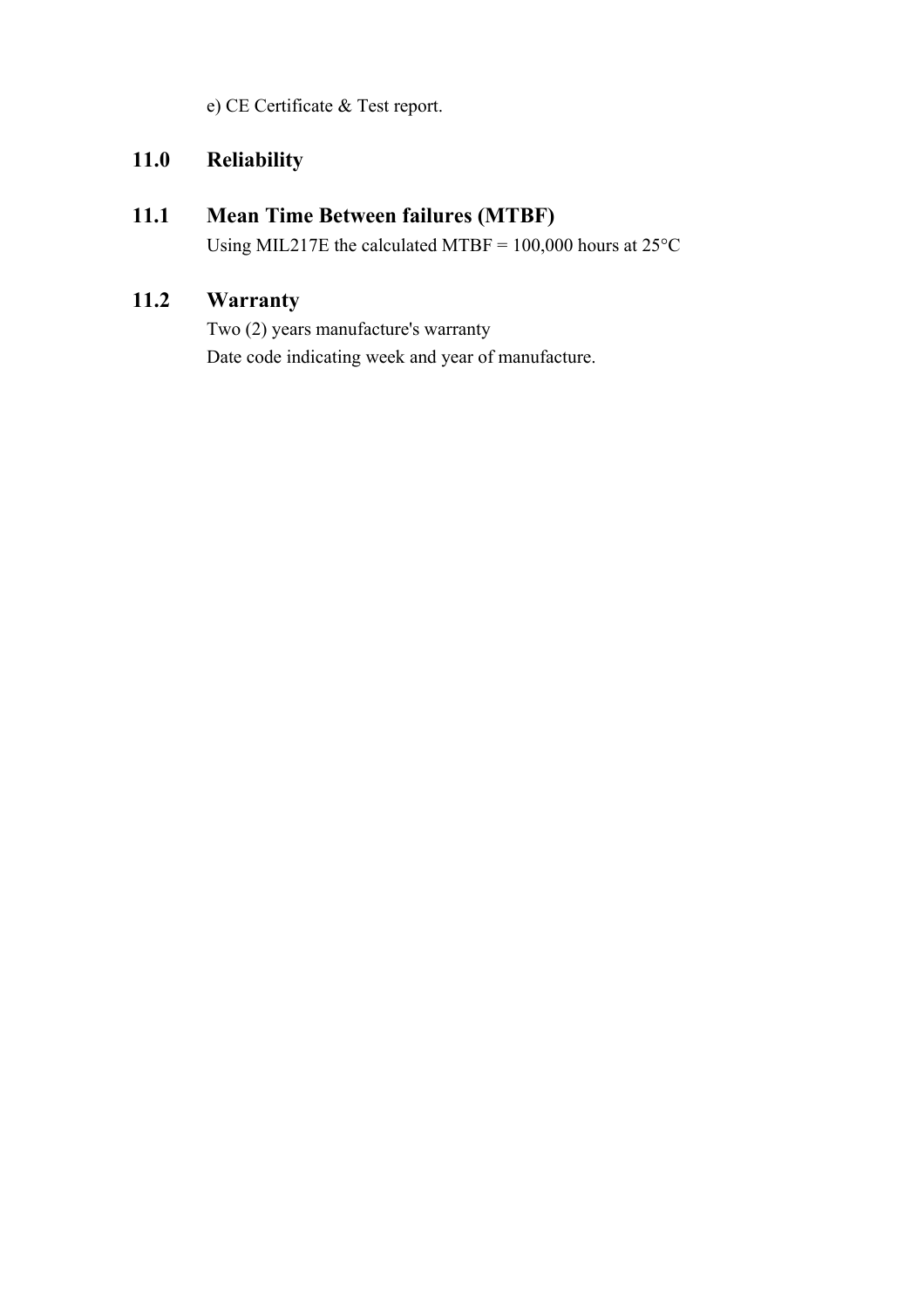Northbrook, Minais . (847) 272 8800 Melville: New York . (631) 271-6200 Santa Clara, California + (408) 885-2400 Rasearch Triangle Park, North Carolina \* (919) 549-1400 Camas, Washington + (360) 817-5500



BEST POWER SOLUTIONS INC MR A LIU 9TH FL<br>196-7 TATUNG RD, SEC 3<br>HSI CHIH 221 TAIPEI HSIEN TAIWAN

#### RE: Project Number(s) - 00NK45963

Your most recent listing is shown below. Please review this information and report any inaccuracies to the UL Engineering staff member who handled your project.

For information on placing an order for UL Listing Cards in a  $3 \times 5$  inch format, please refer to the enclosed ordering information.

#### QQGQ8

March 1, 2001 Power Supplies, Information Technology Equipment Including Electrical Business Equipment Certified for Canada - Component

| <b>BEST POWER SOLUTIONS INC</b><br>9TH FL 196-7 TATUNG RD, SEC 3 HSI CHIH 221, TAIPEI |             |       |                         |                |                |                                                                                                                                                                                                                                                                                                                                                                                                                                                                            |                         |           |     |               | E173757        |
|---------------------------------------------------------------------------------------|-------------|-------|-------------------------|----------------|----------------|----------------------------------------------------------------------------------------------------------------------------------------------------------------------------------------------------------------------------------------------------------------------------------------------------------------------------------------------------------------------------------------------------------------------------------------------------------------------------|-------------------------|-----------|-----|---------------|----------------|
| <b>HSIEN TAIWAN</b>                                                                   |             |       |                         |                |                |                                                                                                                                                                                                                                                                                                                                                                                                                                                                            |                         |           |     |               |                |
|                                                                                       | Rated Input |       |                         |                | Output         |                                                                                                                                                                                                                                                                                                                                                                                                                                                                            |                         |           |     |               |                |
| Model No.                                                                             | v           | Hz    | SC                      | Max V          | Max A          | Max VA                                                                                                                                                                                                                                                                                                                                                                                                                                                                     | OC                      | <b>SP</b> | EР  | FC            | cc             |
| BPS-230MA1,                                                                           | 115/230     | 60/50 | $\overline{\mathbf{0}}$ | $+5.4$         | F4I            | 216                                                                                                                                                                                                                                                                                                                                                                                                                                                                        | $\mathsf{3}$            | 950       | 20B | $\eta$        | 1,             |
| ORION-230MAL                                                                          |             |       |                         | $+12.9$        | 42             | 312                                                                                                                                                                                                                                                                                                                                                                                                                                                                        |                         |           |     |               |                |
| FRM-230MA1                                                                            |             |       |                         | $-3.3$         | 52             | 94                                                                                                                                                                                                                                                                                                                                                                                                                                                                         |                         |           |     |               |                |
|                                                                                       |             |       |                         | $-5.3$         | 5.2            | 8                                                                                                                                                                                                                                                                                                                                                                                                                                                                          |                         |           |     |               |                |
|                                                                                       |             |       |                         | $-12.4$        | 4              | 30                                                                                                                                                                                                                                                                                                                                                                                                                                                                         |                         |           |     |               |                |
|                                                                                       |             |       |                         | $+5Vsb*$       | $1.5^{\circ}$  | ÷                                                                                                                                                                                                                                                                                                                                                                                                                                                                          |                         |           |     |               |                |
| BPS-250AX                                                                             | 120-240     | 50-60 | 0                       | $-12$          | .5             | $=$                                                                                                                                                                                                                                                                                                                                                                                                                                                                        | $\overline{2}$          | 950       | 20B | $\mathfrak u$ | $\mathbf{1}$   |
|                                                                                       |             |       |                         | 5              | 0.2            | $\frac{1}{2} \left( \frac{1}{2} \right) \left( \frac{1}{2} \right) \left( \frac{1}{2} \right) \left( \frac{1}{2} \right)$                                                                                                                                                                                                                                                                                                                                                  |                         |           |     |               |                |
|                                                                                       |             |       |                         | $-\frac{5}{5}$ | $\overline{5}$ |                                                                                                                                                                                                                                                                                                                                                                                                                                                                            |                         |           |     |               |                |
|                                                                                       |             |       |                         | 12             | 10             | $\frac{1}{2} \left( \frac{1}{2} \right) \left( \frac{1}{2} \right) \left( \frac{1}{2} \right) \left( \frac{1}{2} \right) \left( \frac{1}{2} \right) \left( \frac{1}{2} \right) \left( \frac{1}{2} \right) \left( \frac{1}{2} \right) \left( \frac{1}{2} \right) \left( \frac{1}{2} \right) \left( \frac{1}{2} \right) \left( \frac{1}{2} \right) \left( \frac{1}{2} \right) \left( \frac{1}{2} \right) \left( \frac{1}{2} \right) \left( \frac{1}{2} \right) \left( \frac$ |                         |           |     |               |                |
|                                                                                       |             |       |                         | 3.3            | 15             | $\sim$                                                                                                                                                                                                                                                                                                                                                                                                                                                                     |                         |           |     |               |                |
|                                                                                       |             | σī.   |                         | 5              | 25             | <b>COLLEGE</b>                                                                                                                                                                                                                                                                                                                                                                                                                                                             |                         |           |     |               |                |
| BPS-250DC                                                                             | 48          | de.   | $\ddot{6}$              | $-10.7$        | 6.0            | 61.2                                                                                                                                                                                                                                                                                                                                                                                                                                                                       | $\mathbf{3}$            | 950       | 10  | $\alpha$      | $\mathbb{D}$   |
|                                                                                       |             |       |                         | $4.3 +$        | 37.9           | 164.48                                                                                                                                                                                                                                                                                                                                                                                                                                                                     |                         |           |     |               |                |
|                                                                                       |             |       |                         | $-3.33$        | 7.0            | 23.31                                                                                                                                                                                                                                                                                                                                                                                                                                                                      |                         |           |     |               |                |
|                                                                                       |             |       |                         | 11.46          | 19.5           | 223.4                                                                                                                                                                                                                                                                                                                                                                                                                                                                      |                         |           |     |               |                |
| BPS-250DX                                                                             | 48          | de    | b                       | $-10.7$        | 6.0            | 612                                                                                                                                                                                                                                                                                                                                                                                                                                                                        | $\overline{\mathbf{3}}$ | 950       | 111 | ù.            | $\mathfrak{a}$ |
|                                                                                       |             |       |                         | 4.88           | 0.11           | 0.536                                                                                                                                                                                                                                                                                                                                                                                                                                                                      |                         |           |     |               |                |
|                                                                                       |             |       |                         | $-3.37$        | 7d             | 23.31                                                                                                                                                                                                                                                                                                                                                                                                                                                                      |                         |           |     |               |                |
|                                                                                       |             |       |                         | 11.46          | 19.5           | 2234                                                                                                                                                                                                                                                                                                                                                                                                                                                                       |                         |           |     |               |                |
|                                                                                       |             |       |                         | 2.98           | 23             | 68.54                                                                                                                                                                                                                                                                                                                                                                                                                                                                      |                         |           |     |               |                |
|                                                                                       |             |       |                         | 4,74           | 37.9           | 164.48                                                                                                                                                                                                                                                                                                                                                                                                                                                                     |                         |           |     |               |                |
| BPS-250MA2.                                                                           | 115/230     | 60/50 | $\alpha$                | $+5*$          | 30°            | -                                                                                                                                                                                                                                                                                                                                                                                                                                                                          | 3.                      | 950       | 208 | $\mathfrak o$ | $\mathbf{1}$   |
| ORION-250MA2.                                                                         |             |       |                         | $+12*$         | $14 -$         | -                                                                                                                                                                                                                                                                                                                                                                                                                                                                          |                         |           |     |               |                |
| FRM-250MA2                                                                            |             |       |                         | $+3.3*$        | $15*$          | -                                                                                                                                                                                                                                                                                                                                                                                                                                                                          |                         |           |     |               |                |
|                                                                                       |             |       |                         | -5*            | $0.5*$         | -                                                                                                                                                                                                                                                                                                                                                                                                                                                                          |                         |           |     |               |                |

322547001

The company of the company of

Page 1 of 3

A not-for-profit crganization dedicated to public safety and committed to quality service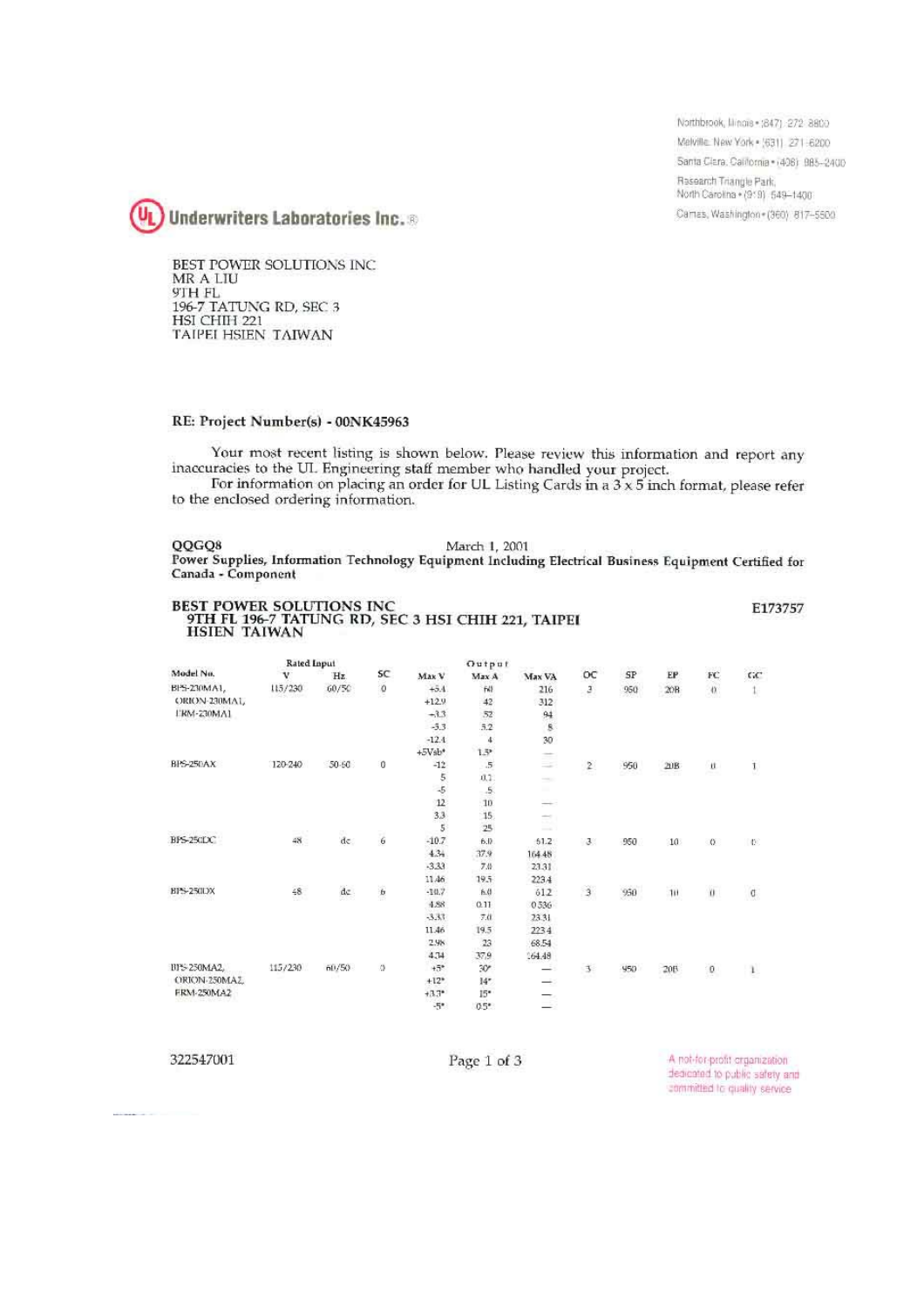#### Underwriters Laboratories Inc.-

|                         | Rated Input |           |                   |                 | Output           |                          |                         |     |                 |                  |              |
|-------------------------|-------------|-----------|-------------------|-----------------|------------------|--------------------------|-------------------------|-----|-----------------|------------------|--------------|
| Model No.               | v           | Hz        | SC                | Max V<br>$-12"$ | Max A<br>18      | Max VA                   | oc                      | SP  | EP              | FC.              | cc           |
|                         |             |           |                   | +5Vsb*          | $1.5^{\circ}$    |                          |                         |     |                 |                  |              |
| BPS-250RU               | 115/230     | 50-60     | ¢                 | 5.7             | 42.5             | 180                      | $\tilde{z}$             | 950 | 20B             | ŋ                | Ū            |
|                         |             |           |                   | 13.             | 24.5             | 237                      |                         |     |                 |                  |              |
|                         |             |           |                   | $-5.3$          | 10.5             | 16.2                     |                         |     |                 |                  |              |
|                         |             |           |                   | $-13$           | 5.0              | 63                       |                         |     |                 |                  |              |
| BPS-250RDA,             | 120-240     | $50 - 60$ | $\mathbf{q}$      | 57              | 42.5             | 180                      | $\mathbf{2}$            | 950 | 20B             | O                | 0            |
| BPS-250RDA1             |             |           |                   | 13              | 24.5             | 237                      |                         |     |                 |                  |              |
|                         |             |           |                   | $-5.3$          | 10.5             | 16.2                     |                         |     |                 |                  |              |
|                         |             |           |                   | $-13$           | 5.0              | 60                       |                         |     |                 |                  |              |
| BPS-250RDDX,            | 48          | dc        | $\mathfrak{Z}$    | 5.29            | 61.40            | 132.00                   | 3                       | 950 | 20 <sub>1</sub> | $\boldsymbol{0}$ | $\mathbf{1}$ |
|                         |             |           |                   | 4.96            | 32.50            | 7657                     |                         |     | Adc             |                  |              |
|                         |             |           |                   | 12.36           | 34.00            | 261.46                   |                         |     |                 |                  |              |
|                         |             |           |                   | $-4.88$         | 8.74             | 18.56                    |                         |     |                 |                  |              |
|                         |             |           |                   | $-10.05$        | 2.25             | 9.05                     |                         |     |                 |                  |              |
|                         |             |           |                   | 5.17            | 2.00             | 9.42                     |                         |     |                 |                  |              |
| <b>BPS-400SP</b>        | 115/230     | 60/50     | o                 | 6,33            | 64.0             | 276                      | 3                       | 950 | 20B             | $\pmb{0}$        | $\mathbf{1}$ |
| ORION-400SP             |             |           |                   | 13.7            | 52.0             | 547                      |                         |     |                 |                  |              |
| BPS-40052               |             |           |                   | 1.36            | 50.0             | 107                      |                         |     |                 |                  |              |
| ORION-40052             |             |           |                   | $-5.76$         | 12               | 28                       |                         |     |                 |                  |              |
| EG400S-V                |             |           |                   | $-14.58$        | 8.9              | 82                       |                         |     |                 |                  |              |
|                         |             |           |                   | 5.3             | 25               | 11.3                     |                         |     |                 |                  |              |
| <b>BPS-300S2</b>        | 115/230     | 60/50     | 0                 | 6.33            | 64.0             | 276                      | э                       | 950 | 20B             | a.               | 1            |
| ORION-30052<br>BFS-3005 |             |           |                   | 13.7            | 52.0             | 547                      |                         |     |                 |                  |              |
| ORION-300S              |             |           |                   | 3.36            | 60.0             | 107                      |                         |     |                 |                  |              |
|                         |             |           |                   | $-5.76$         | $12^{\circ}$     | 28                       |                         |     |                 |                  |              |
|                         |             |           |                   | $-14.58$<br>53  | 89<br>25         | 82                       |                         |     |                 |                  |              |
| <b>NPS-2505</b>         | 115/230     | 63/50     | n                 | 63              | 45.0             | 11.3                     |                         |     |                 |                  |              |
| ORION-250S              |             |           |                   | 13.1            | 35.0             | 193                      | $\overline{\mathbf{3}}$ | 950 | 20B             | D.               | З,           |
| FX 250S-V               |             |           |                   | 3.4             | 53.0             | 364<br>120               |                         |     |                 |                  |              |
| 51-250                  |             |           |                   | $-5.3$          | 12.4             | 28                       |                         |     |                 |                  |              |
| ORION-2005              |             |           |                   | 5.4             | 32               | 13.6                     |                         |     |                 |                  |              |
| 51-231                  |             |           |                   | 5.4             | 3.2              | 13.6                     |                         |     |                 |                  |              |
| BPS-250RDX,             | 115/230     | 50-60     | $\Omega$          | 5.3             | 48               | 165                      | $\bar{2}$               | 950 | 2013            | ō                | Ø            |
| BPS-270RDX              |             |           |                   | 12.9            | 23.5             | 183                      |                         |     |                 |                  |              |
|                         |             |           |                   | 5.1             | 2.5              | 12                       |                         |     |                 |                  |              |
|                         |             |           |                   | (Vsb)           |                  |                          |                         |     |                 |                  |              |
|                         |             |           |                   | 3.4             | 30.5             | 78                       |                         | I.  |                 |                  |              |
|                         |             |           |                   | $-5.4$          | Ŧ.               | 22                       |                         |     |                 |                  |              |
|                         |             |           |                   | $-12.5$         | $\boldsymbol{A}$ | 40                       |                         |     |                 |                  |              |
| BPS-270A                | 120-240     | 484435.   | $\boldsymbol{0}$  | $-12$           | 5                | -                        | $\overline{z}$          | 950 | 20B             | ü.               | T            |
|                         |             |           |                   | 5               | 0.1              | -                        |                         |     |                 |                  |              |
|                         |             |           |                   | 12.             | 10               | ÷                        |                         |     |                 |                  |              |
|                         |             |           |                   | 5               | 30               | -                        |                         |     |                 |                  |              |
| BPS-270RD(a)            | 115/230     | 50/60     | $\langle \rangle$ | 5               | 25               | $\overline{\phantom{0}}$ | 2                       | 950 | 20B             | ¢                | $\theta$     |
|                         |             |           |                   | 12              | 10               | -                        |                         |     |                 |                  |              |
|                         |             |           |                   | $.5\%$          | 0.5              | $\overline{\phantom{0}}$ |                         |     |                 |                  |              |
|                         |             |           |                   | $-12$           | 0.5              | -                        |                         |     |                 |                  |              |
| <b>BPS-270RD</b>        | 115/230     | Stinl     | $\omega$          | 5.6             | 48               | 192                      | $\mathbf{Z}$            | 950 | 20B             | $\Omega$         | a            |
|                         |             |           |                   | 12.6            | 21               | 195.3                    |                         |     |                 |                  |              |
|                         |             |           |                   | $-51$           | 10.5             | 19.8                     |                         |     |                 |                  |              |
|                         |             |           |                   | 12.6            | 65               | 59.2                     |                         |     |                 |                  |              |
| BPS-270RDA              | 120-240     | 50.60     | $\mathbf{0}$      | 5.6             | 48               | 192                      | z                       | 950 | 20B             | $0$              | Ð            |
|                         |             |           |                   | 12.6            | 21               | 195.7                    |                         |     |                 |                  |              |
|                         |             |           |                   | $-5.1$          | 10.5             | 19.8                     |                         |     |                 |                  |              |
| BPS-300A                | 120-240     | 50.60     |                   | 126             | 6.5              | 59.2                     |                         |     |                 |                  |              |
|                         |             |           | 0                 | $-12$<br>-5     | $\frac{5}{2}$    | Ħ                        | 2.                      | 950 | 2018            | $\eta$           | $1\,$        |
|                         |             |           |                   | 12              | 5                | -                        |                         |     |                 |                  |              |
|                         |             |           |                   | 5.              | 12<br>30         | -                        |                         |     |                 |                  |              |
| BPS-300AX               | 120-240     | 50-60     | 0                 | $-12.03$        | 5.6              | -<br>58.9                | 2                       | 950 | 20B             | $D -$            |              |
|                         |             |           |                   |                 |                  |                          |                         |     |                 |                  | 1.           |
|                         |             |           |                   |                 |                  |                          |                         |     |                 |                  |              |

322547001

QQGQ8/E173757<br>March 1, 2001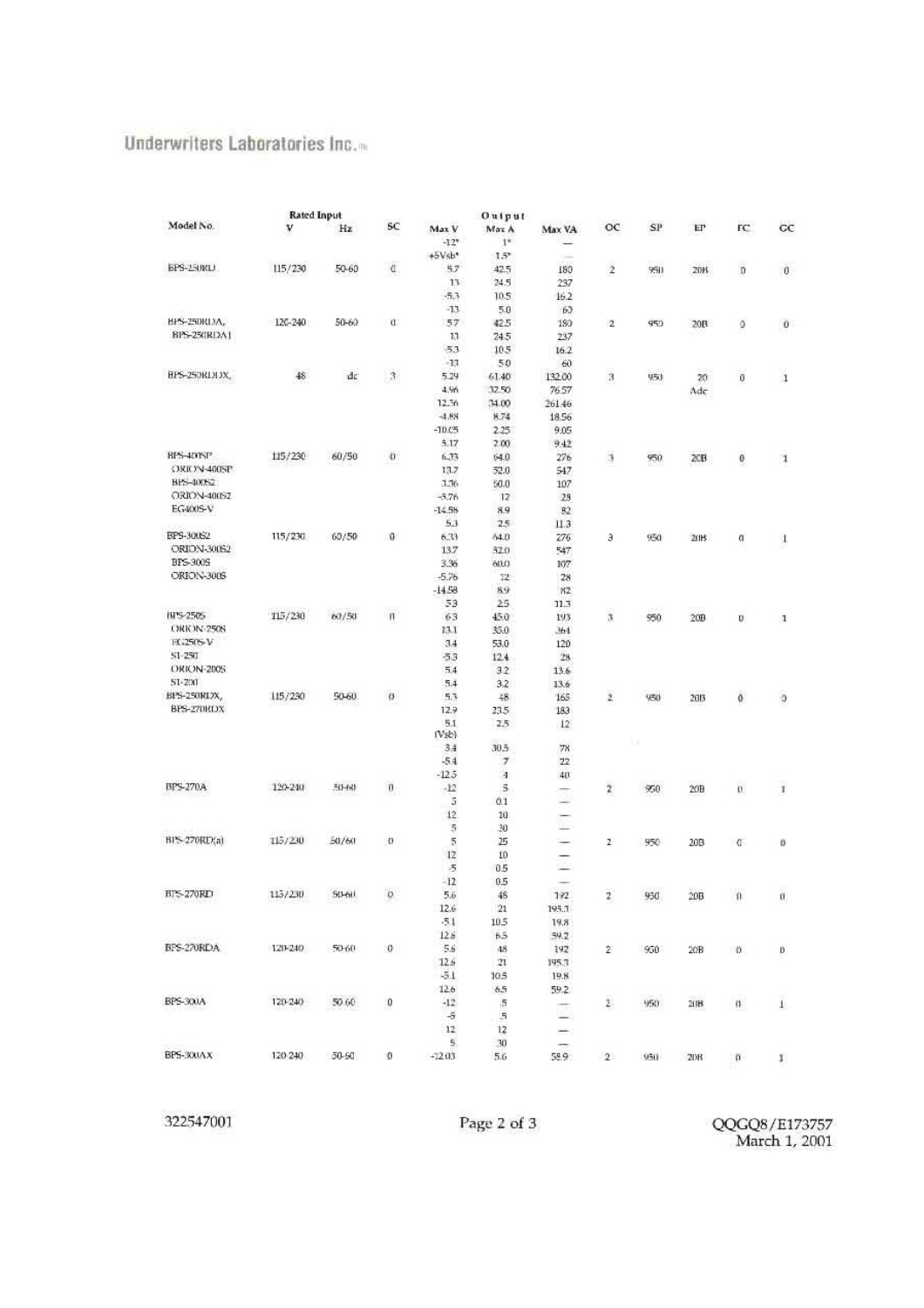#### Underwriters Laboratories Inc.»

|                                             | Rated Input     |          |          | Output                   |                |                                                                                                |              |     |            |                     |                |
|---------------------------------------------|-----------------|----------|----------|--------------------------|----------------|------------------------------------------------------------------------------------------------|--------------|-----|------------|---------------------|----------------|
| Model No.                                   | ٧               | Hz.      | SC.      | Max V                    | Max A          | Max VA                                                                                         | $\alpha$     | SP  | ЕF         | FC.                 | cc             |
|                                             |                 |          |          | 5.12                     | 25             | 8.16                                                                                           |              |     |            |                     |                |
|                                             |                 |          |          | -504                     | 4.6.           | 19.96                                                                                          |              |     |            |                     |                |
|                                             |                 |          |          | 12.03                    | 20.2           | 2319                                                                                           |              |     |            |                     |                |
|                                             |                 |          |          | 3.2                      | 23.8           | 71.6                                                                                           |              |     |            |                     |                |
|                                             |                 |          |          | 4.88                     | 40.            | 188                                                                                            |              |     |            |                     |                |
| BIS-300DC                                   | 48 <sup>1</sup> | $\Delta$ | 6        | $-10.7$                  | 6.5            | 61.2                                                                                           | Э.           | 950 | 10         | Ü                   | $\mathfrak{d}$ |
|                                             |                 |          |          | $-3.33$                  | 7.0            | 23.31                                                                                          |              |     |            |                     |                |
|                                             |                 |          |          | 11.46                    | 11             | 223.4                                                                                          |              |     |            |                     |                |
|                                             |                 |          |          | 4.34                     | 潮              | 164 48                                                                                         |              |     |            |                     |                |
| BIS-300DX                                   | 48              | de       | 6        | $-10.7$                  | 6.5            | 61.2                                                                                           | \$           | 951 | $10^{-1}$  | э                   | 0.             |
|                                             |                 |          |          | 4.88                     | 0.11           | 0.536                                                                                          |              |     |            |                     |                |
|                                             |                 |          |          | 3.33                     | 7.0            | 23.31                                                                                          |              |     |            |                     |                |
|                                             |                 |          |          | 11.46                    | 19.5           | 223.4                                                                                          |              |     |            |                     |                |
|                                             |                 |          |          | 2.98                     | 23             | 68.54                                                                                          |              |     |            |                     |                |
|                                             |                 |          |          | 434                      | 37.9           | 164.48                                                                                         |              |     |            |                     |                |
| BPS-300MA2.                                 | 115/230         | 60/50    | o        | $+5*$                    | $30*$          | $\sim$                                                                                         | ä.           | 950 | 20B        | $\ddot{\mathbf{0}}$ | $\bar{1}$      |
| ORION-300MA2                                |                 |          |          | $+12*$                   | $14*$          | $\frac{1}{2} \left( \frac{1}{2} \right) \left( \frac{1}{2} \right) \left( \frac{1}{2} \right)$ |              |     |            |                     |                |
| ERM-300MA2                                  |                 |          |          | $-3.3*$                  | $15*$          | $\frac{1}{2}$                                                                                  |              |     |            |                     |                |
|                                             |                 |          |          | $-54$                    | $0.5*$         | me.                                                                                            |              |     |            |                     |                |
|                                             |                 |          |          | $-12$ <sup>4</sup>       | $1^{\circ}$    | $\sim$                                                                                         |              |     |            |                     |                |
|                                             |                 |          |          | +5Vsb*                   | $1.5^{\circ}$  | $\sim$                                                                                         |              |     |            |                     |                |
| BPS-300MA3,                                 | 115/230         | 60/50    | Ð        | $+5.6$                   | 49             | 199                                                                                            | $\mathbf{I}$ | 950 | ΔŒ         | Ø.                  | Ŧ              |
| ORION-300MAJ.                               |                 |          |          | $+13.2$                  | 44             | 320                                                                                            |              |     |            |                     |                |
| ERM-300MA3                                  |                 |          |          | 136                      | 48             | 75                                                                                             |              |     |            |                     |                |
|                                             |                 |          |          | $-5.4$                   | 7              | $11\,$                                                                                         |              |     |            |                     |                |
|                                             |                 |          |          | $+1.1$                   | 5.3            | 35                                                                                             |              |     |            |                     |                |
| BPS-320A<br><b>BIS-320AX</b>                |                 |          |          | $+6.9Vsh$                | ä              | $13-$                                                                                          |              |     |            |                     |                |
|                                             | 120-240         | 50-60    | Q.       | $-12$                    | 5              | $\rightarrow$                                                                                  | $2^{\circ}$  | 950 | <b>200</b> | Ü.                  | $\mathbf{I}$   |
|                                             |                 |          |          | $\overline{\mathcal{L}}$ | $\overline{5}$ | $\longrightarrow$                                                                              |              |     |            |                     |                |
|                                             |                 |          |          | 12                       | 14             | $\longrightarrow$                                                                              |              |     |            |                     |                |
|                                             |                 |          |          | 5.                       | 30             | $\overline{\phantom{a}}$                                                                       |              |     |            |                     |                |
|                                             | 120-240         | 50-60    | $\theta$ | $-12$                    | 5.6            | 58.9                                                                                           | $\mathbf{z}$ | 950 | 2013       | ö                   | $\mathbf{1}$   |
|                                             |                 |          |          | $\mathcal{E}$            | 25             | 8.16                                                                                           |              |     |            |                     |                |
|                                             |                 |          |          | -5                       | 4h             | 19.96                                                                                          |              |     |            |                     |                |
|                                             |                 |          |          | 12<br>3.3                | 20.2           | 233.9                                                                                          |              |     |            |                     |                |
|                                             |                 |          |          | 5                        | 23.8<br>40     | 71.6                                                                                           |              |     |            |                     |                |
| BPS-320/2,                                  | 115/230         | 60/50    | $\alpha$ | 5.09                     | 44.6           | 168<br>205                                                                                     |              |     |            |                     |                |
| BPS-321/2A                                  |                 |          |          | 13.0                     | 34.5           | 267                                                                                            | э            | 950 | 20B        | 2,6                 | ı.             |
|                                             |                 |          |          | 3.45                     | 38.2           | 719                                                                                            |              |     |            |                     |                |
|                                             |                 |          |          | 5.00                     | 5.2            | 13.4                                                                                           |              |     |            |                     |                |
|                                             |                 |          |          | 13.11                    | 2.3            | 18.3                                                                                           |              |     |            |                     |                |
|                                             |                 |          |          | 5.69                     | 25             | 10.3                                                                                           |              |     |            |                     |                |
| BPS-370RDX                                  | 115/230         | 60/50    |          | 54                       | 135            | 160                                                                                            |              |     |            |                     |                |
| $-320$ REIX                                 |                 |          |          | 134                      | 73             | 720                                                                                            | 3.           | 950 | 20B        | 2f <sub>1</sub>     | Ü              |
|                                             |                 |          |          | 34                       | 80             | 106                                                                                            |              |     |            |                     |                |
|                                             |                 |          |          | 51                       | 1.7            | 5.1                                                                                            |              |     |            |                     |                |
|                                             |                 |          |          | 127                      | 19             | 18                                                                                             |              |     |            |                     |                |
|                                             |                 |          |          | 5.4                      | $5.5^{\circ}$  | 23                                                                                             |              |     |            |                     |                |
|                                             |                 |          |          |                          |                |                                                                                                |              |     |            |                     |                |
| (a)Represents rated values<br>'Rated value. |                 |          |          |                          |                |                                                                                                |              |     |            |                     |                |

Marking: Company name or model designation and Recognized Component Mark for Canada, .

See General Information Preceding These Recognitions<br>For use only in equipment where the acceptability of the combination is determined by Underwriters Laboratories Inc.

322547001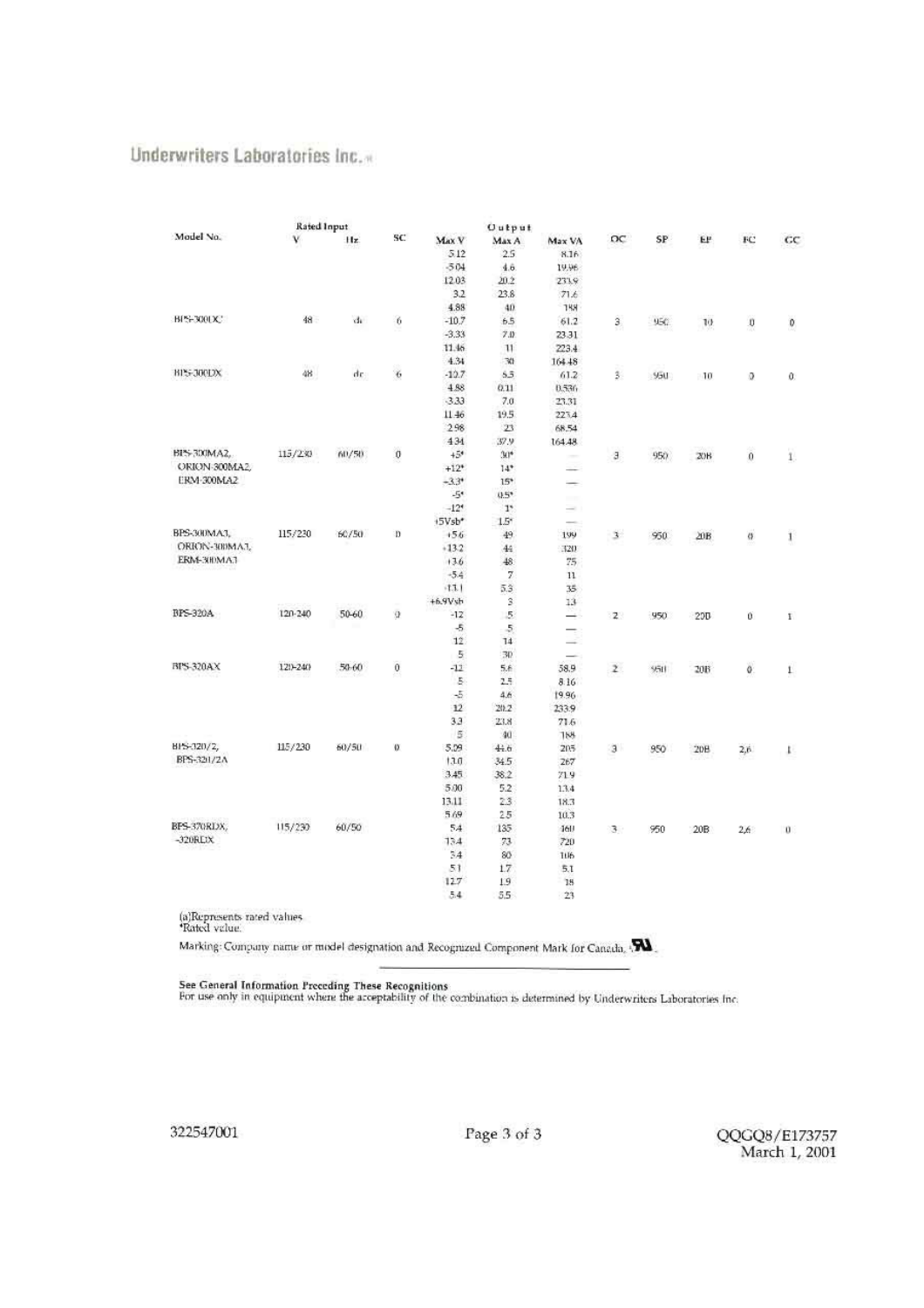#### Certificate No: B 01  $01$ 28112 010



**Best Power Solutions Inc.** 

9F, No. 196-7, Sec. 3, Ta-Tung Rd., Shi-Chih, Taipei Hsien Taiwan, R.O.C.

with production facility(ies) 28112

is authorized to label the following products with the certification mark E as shown in the certification mark list. See also notes overleaf.

Product: Netzgeräte (Redundant Power Supply)

Model:

BPS-370RDX, BPS-320RDX

Parameters: Rated input voltage: 115/230 Vac Rated input current:  $8/4A$ Rated frequency;  $60/50$  Hz Rated output: See attachment Protection class:  $\mathbf{I}$ Max. ambient temperature:  $25°C$ Degree of protection<br>against ingress of liquids: ordinary

Remark: When installing, all requirements of below<br>mentioned test standards must be fulfilled.

The product meets the relevant safety requirements and was tested according to:

01-04-2001

EN 60950/A11:1997

Report No: 61210100401

Released with the above certificate number by the certification body of TÜV PRODUCT SERVICE GMBH.

Department: Date:

TPEITE / Blsw



TÜV PRODUCT SERVICE GMBH · Zertifizierstelle · Ridlerstrasse 65 · D-80339 München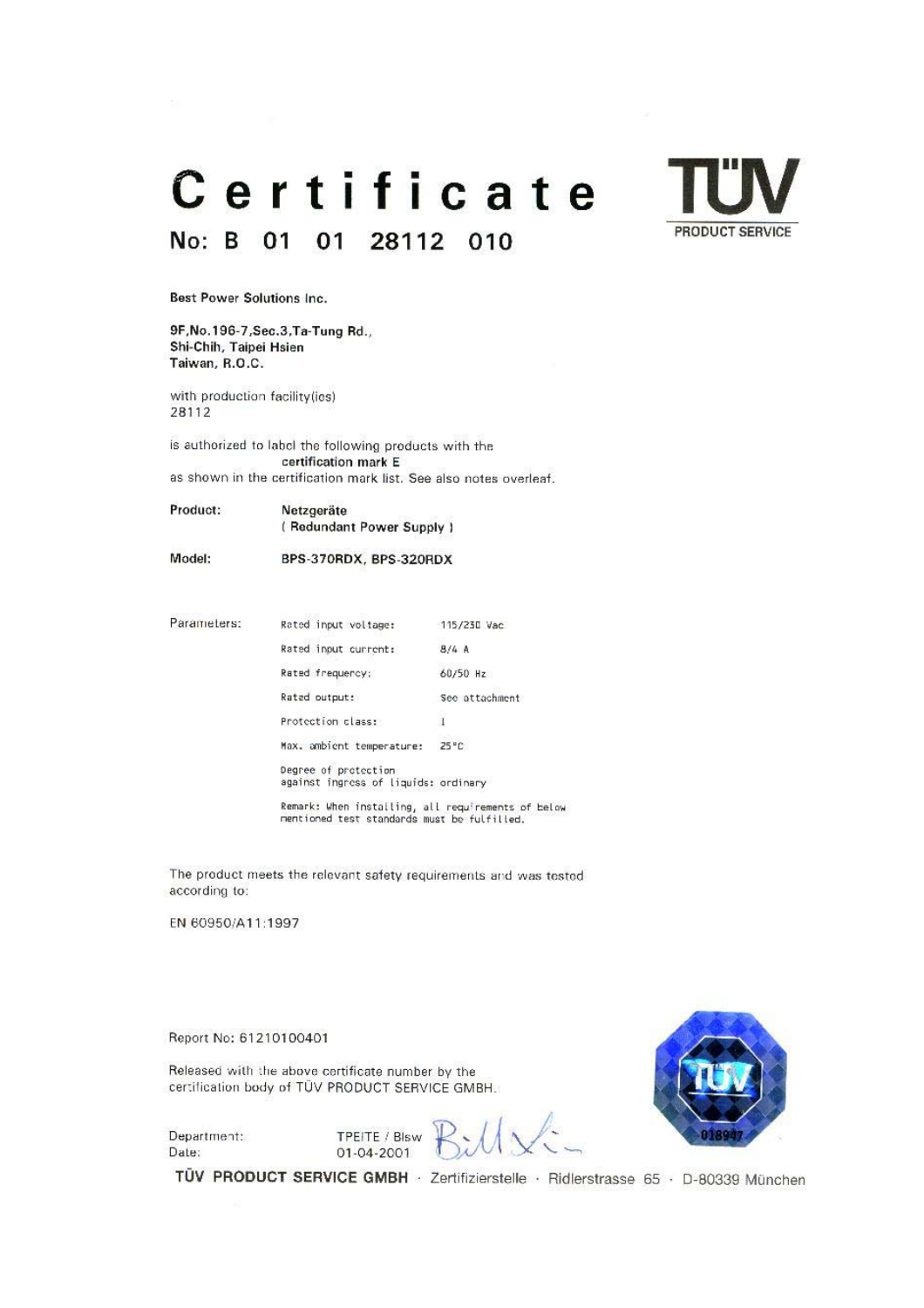#### **INTERNATIONAL ELECTROTECHNICAL COMMISSION (IEC) COMMISSION ELECTROTECHNIQUE INTERNATIONALE (CEI)**

**IEC SYSTEM FOR CONFORMITY TESTING TO** STANDARDS FOR SAFETY OF ELECTRICAL **EQUIPMENT (IECEE) CB SCHEME** 

SYSTEME CEI D'ESSAIS DE CONFORMITE AUX NORMES DE SECURITE DE L'EQUIPMENT **ELECTRIQUE (IECEE) METHODE OC** 

## **CB TEST CERTIFICATE CERTIFICATE D'ESSALOC**

Product Produit Name and address of the applicant Nom et adresse du demandeur

Name and address of the manufacturer Nom et adresse du fabricant

Name and address of the factory Nom et adresse de l'usine

Rating and principal characteristics Valeurs nominales et caractéristiques principales

Trade mark (if any) Marque de fabrique (si elle existe)

Model/type Ref. Ref. de type

Additional information (if necessary) Information complémentaire (si necéssaire)

A sample of the product was tested and found to be in conformity with Un échantiliééen de ce produit à été essayé et a été

considère conforme à la

as shown in the Test Report Ref. No. which forms part of this certificate comme indiqué dans le Rapport d'essais numéro de référance

qui constitute un partie de ce certificat

Redundant power supply for building in

Best Power Solution Inc.,<br>9F, No. 196-7, Sec. 3, Ta-Tung Rd., Shi Chih, Taipei Hsien, Taiwan

Best Power Solution Inc.,<br>9F, No. 196-7, Sec. 3, Ta-Tung Rd., Shi Chih, Taipei Hsien, Talwan

See page 2

8/4A 115/230V 60/50Hz, Cl. I. DC-outputs: See page 2

**BPS** 

BPS-...RDX

"..." can be 370 or 320 denoting output power

IEC 60950 2nd Edition, 1991 + Amd. 1, 1992 + Amd. 2, 1993 + Amd. 3, 1995 + Amd. 4, 1996

2000 44171

This CB Test Certificate is issued by the National Certification Body Ce Certificate d'essai OC est établi par l'Organisme National de Certification



alliti Signature **Lars Hieroseth Principal Engineer** 

Issue 1993-06 / N - version

Date

Ref. Certif. No.

**NO 10536**